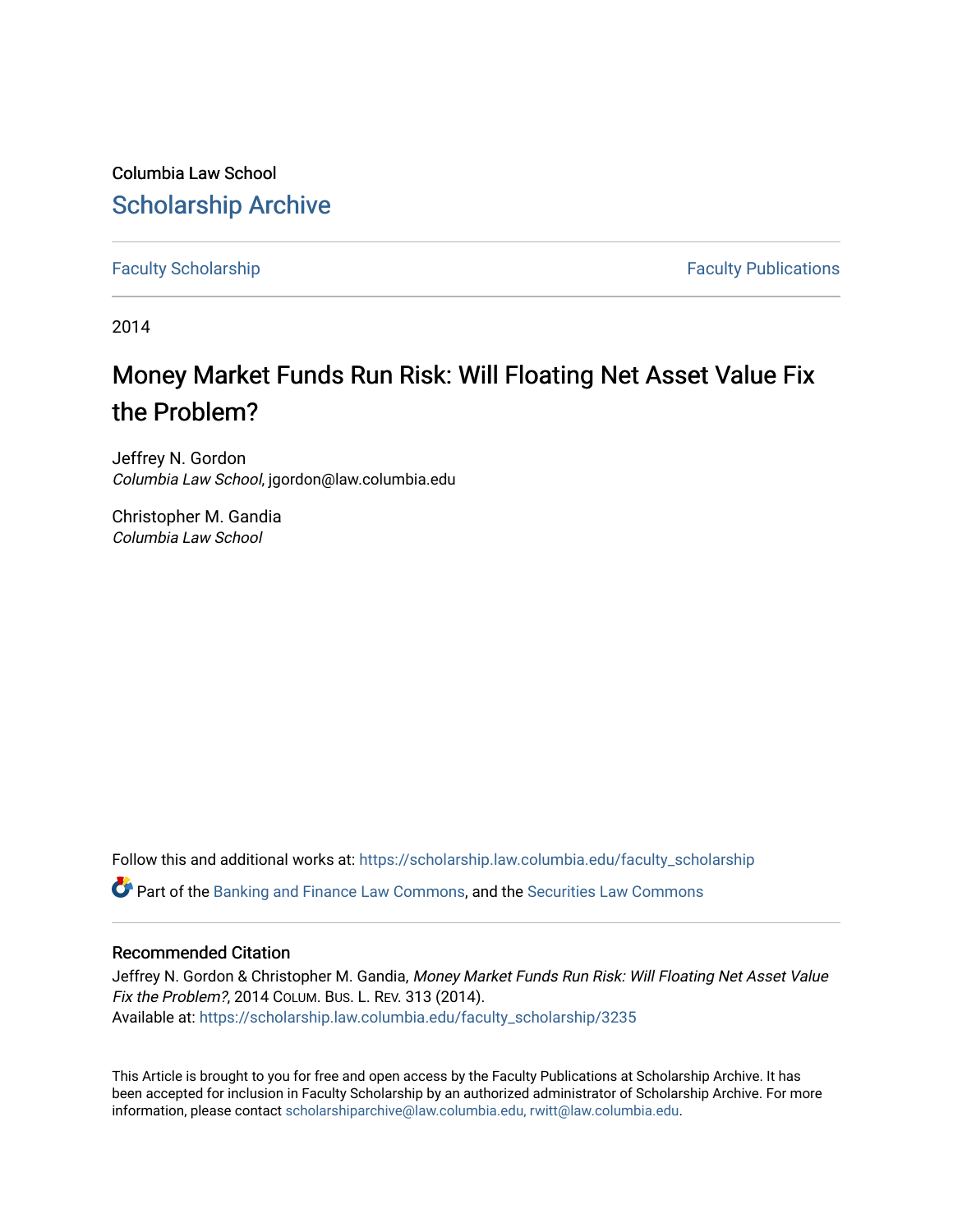## MONEY MARKET FUNDS RUN RISK: WILL FLOATING NET ASSET VALUE FIX THE PROBLEM?

### Jeffrey N. Gordon\* and Christopher M. Gandia\*\*

*The instability of money market mutual funds ("MMF"), a relatively new form of financial intermediary that connects short-term debt issuers with funders who want daily liquidity, became manifest in the financial crisis of 2007– 2009. The bankruptcy of Lehman Brothers, a major issuer of money market debt, led one large fund to "break the buck" (that is, violate the \$1 net asset valuation convention ("NAV")) and triggered a run on other funds that was staunched only by major interventions from the U.S. Treasury and the Federal Reserve. One common reform proposal has been to substitute "floating NAV" for "fixed NAV," on the view that MMF run risk was strongly affected by the potential to arbitrage between the "true" value of MMF assets and the \$1 fixed NAV. It turns out that European MMFs are issued in two forms, "stable NAV" and "accumulating NAV," which offer a reasonable proxy for the distinction between fixed and floating NAV. Thus, the comparative run rate of these two MMF types during "Lehman week" offers a natural* 

<sup>\*</sup> Richard Paul Richman Professor of Law, Co-Director Millstein Center for Global Markets and Corporate Ownership, Columbia Law School.

<sup>\*\*</sup> Associate in Financial Institutions practice group at a New York City law firm. J.D., Columbia Law School; M.A., Applied Economics, Johns Hopkins University; B.B.A., Finance and International Business, James Madison University.

For valuable comments, thanks to Joe Grundfest, Rob Jackson, Ed Morrison, and faculty workshops at the American Law and Economics Association Annual Meeting, Columbia University, the University of Pennsylvania Law School and Wharton School, and several industry participants who prefer to be unnamed. The Milton Handler fund supported Professor Gordon's research on this article.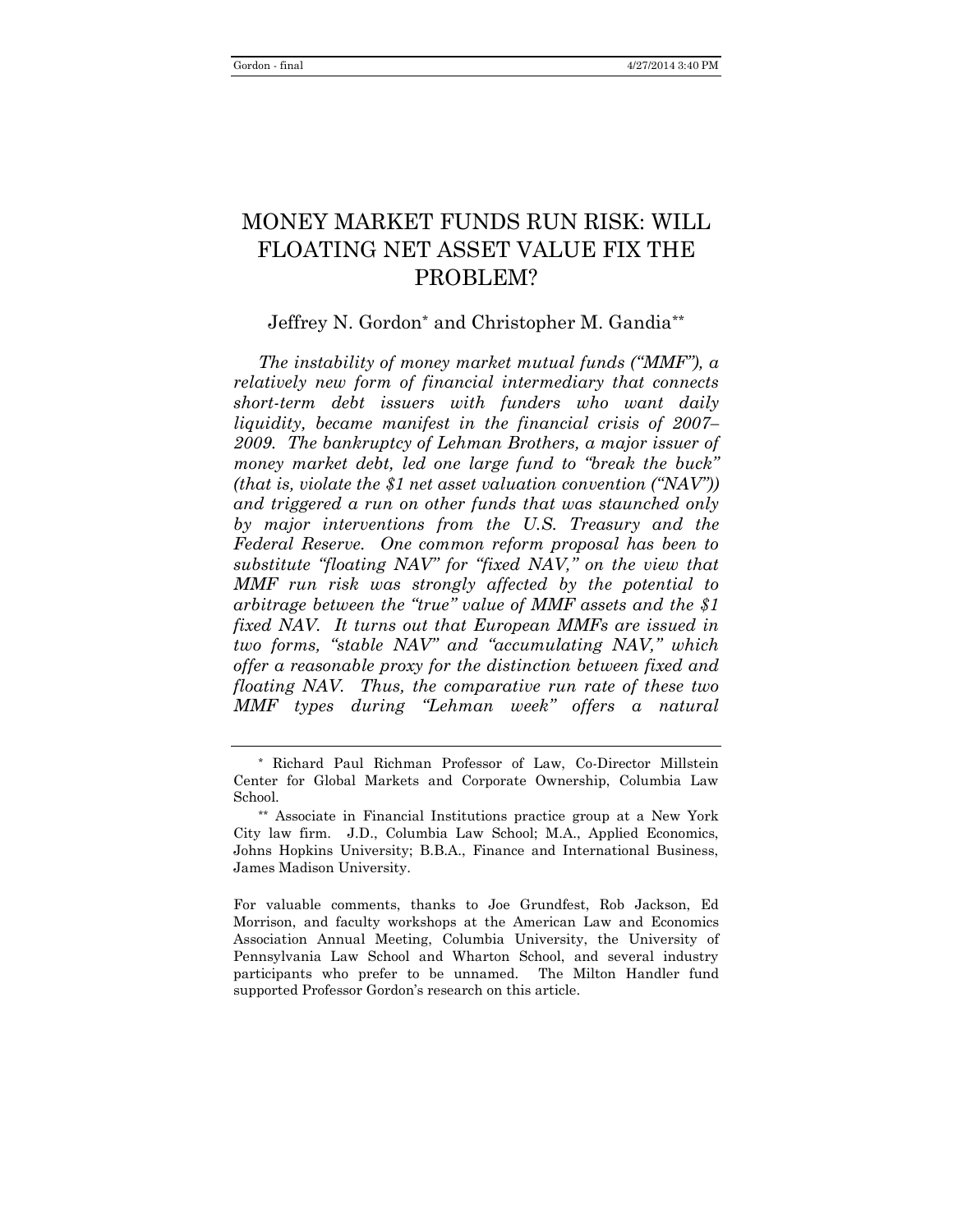*experiment of the effect of NAV "fixedness." We find that the stable/accumulating distinction explains none of the crosssectional variation in the run rate among these funds. Instead, two other variables are explanatory: yield in the period immediately prior to Lehman week, which we take as a proxy for the fund's portfolio risk, and whether the fund's sponsor is an investment bank, which we take as proxy for sponsor capacity to support the fund. We then argue that these findings indicate that other stability-enhancing reforms are necessary.*

| П.   |                                         |  |
|------|-----------------------------------------|--|
| III. |                                         |  |
| IV.  | Data on European Money Market Funds 335 |  |
| V.   |                                         |  |
|      |                                         |  |
|      |                                         |  |
|      |                                         |  |
| VI.  |                                         |  |
|      |                                         |  |
|      |                                         |  |
|      |                                         |  |
|      |                                         |  |

### I. INTRODUCTION

Money market funds ("MMFs") were at ground zero of the financial crisis.<sup>1</sup> Lehman Brothers failed on Monday, September 15, 2008. One day later, an important money

<sup>1</sup> For detailed sources on the following account, see CONG. OVERSIGHT PANEL, NOVEMBER OVERSIGHT REPORT: GUARANTEES AND CONTINGENT PAYMENTS IN TARP AND RELATED PROGRAMS 22–34 (2009), *available at* http://www.gpo.gov/fdsys/pkg/CPRT-111JPRT53348/pdf/CPRT-111JPRT53348.pdf; INV. CO. INST., REPORT OF THE MONEY MARKET WORKING GROUP 47–67 (2009), *available at*  http://www.ici.org/pdf/ppr\_09\_mmwg.pdf [hereinafter MONEY MARKET WORKING GROUP REPORT]; Naohiko Baba, Robert N. McCauley & Srichander Ramaswamy, *US Dollar Money Market Funds and Non-US Banks*, BIS Q. REV., Mar. 2009, at 65.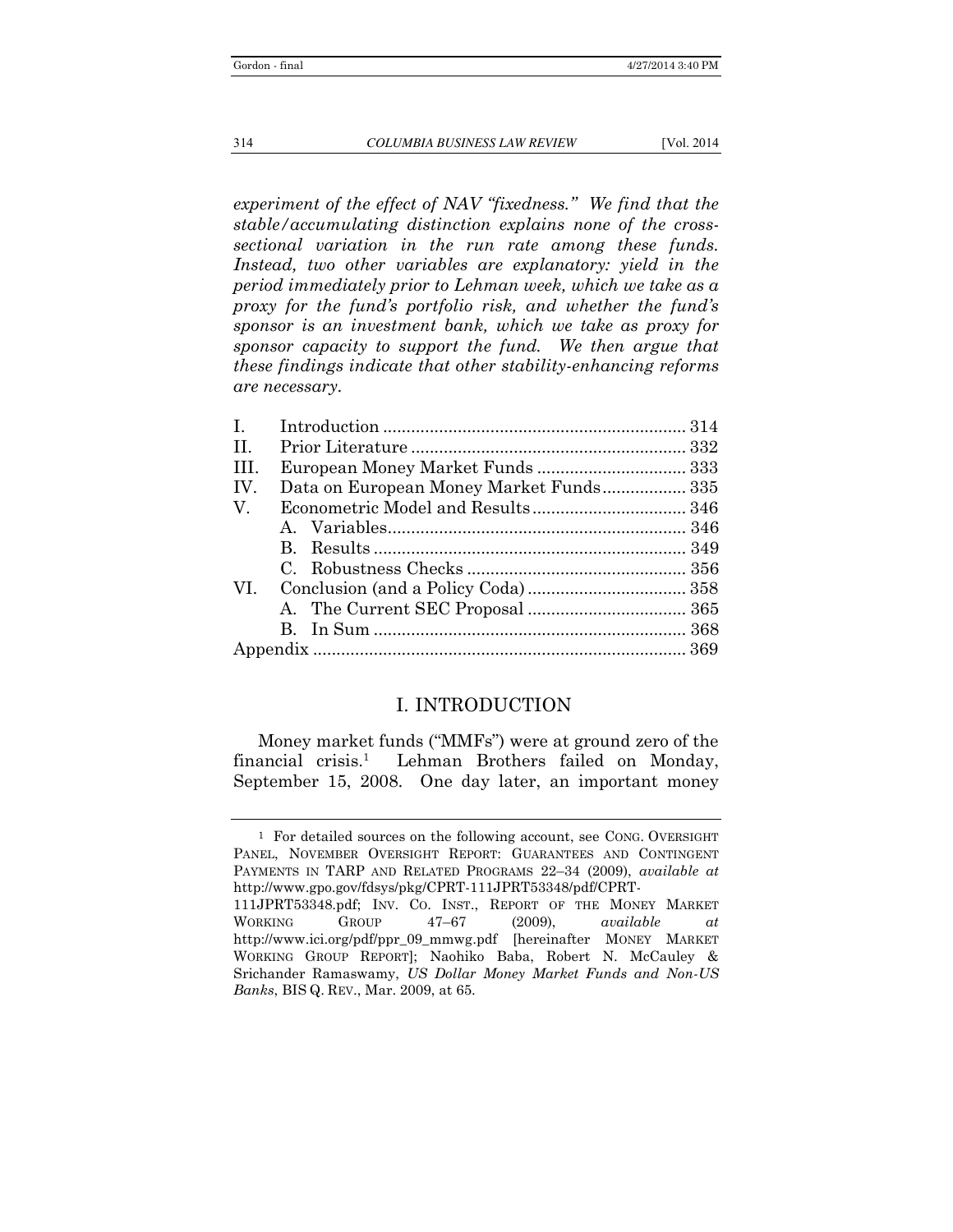market fund, the Reserve Primary Fund, "broke the buck" because of its holdings of Lehman short-term debt, even though these holdings amounted to only 1.2% of the Reserve Primary Fund's portfolio, well below the 5% single-issuer maximum set by the Securities and Exchange Commission's ("SEC") rules.<sup>2</sup> Immediately thereafter, investors—led by institutional investors—began to withdraw from other "prime" money market funds.<sup>3</sup> During "Lehman week" these withdrawals—call it a run—amounted to approximately \$300 billion, approximately 15% of prime money market fund assets.4 Several other money market funds almost broke the buck, rescued by interventions from their sponsors. 5 Pressure arose not because of the serial bankruptcy of other issuers of money market instruments, but rather from risk-fleeing investors who wanted to switch to Treasury securities or cash. The redemptions exhausted the funds' cash and highly-liquid asset reserves. As redemption requests accelerated and as the short-term credit market froze, funds faced the prospect of selling the

<sup>2</sup> *See* SEC Rule 2a-7, 17 C.F.R. § 270.2a-7(c)(4)(i)(A) (2013). Money market funds are a type of open-ended mutual fund, which are generally valued on the basis of the "net asset value" ("NAV") of their portfolios. As elaborated below, money market funds are valued by convention at a \$1.00 NAV, unless and until the actual NAV of the fund slips below \$0.995, at which point the fund is said to have "broken the buck." CONG. OVERSIGHT PANEL, *supra* note 1, at 22–23.

<sup>3</sup> "Prime" funds may hold issuance of highly-rated non-governmental issuers. *See Federated Financial Glossary*, FEDERATED INVESTORS, http://www.federatedinvestors.com/FII/leaf/display.do?category=Financial\_ Glossary (last visited Apr. 24, 2014) (defining "Prime Money Market Funds" as funds which "offer the potential for comparatively higher yields with the same attributes of all money funds governed by SEC Rule  $2a-7$ : credit quality, portfolio diversity and daily liquidity at par. Prime funds invest only in high-quality, First or Second Tier money market instruments and—like all 2a-7 regulated funds—have a dollar-weighted average maturity not greater than 90 days and final maturity of the individual security not greater than 397 days").

<sup>4</sup> MONEY MARKET WORKING GROUP REPORT, *supra* note 1, at 62.

<sup>5</sup> *See infra* note 23 and text accompanying notes 69–70; *see also*  HENRY SHILLING ET AL., MOODY'S INVESTORS SERV., SPONSOR SUPPORT KEY TO MONEY MARKET FUNDS 4–5 (2010).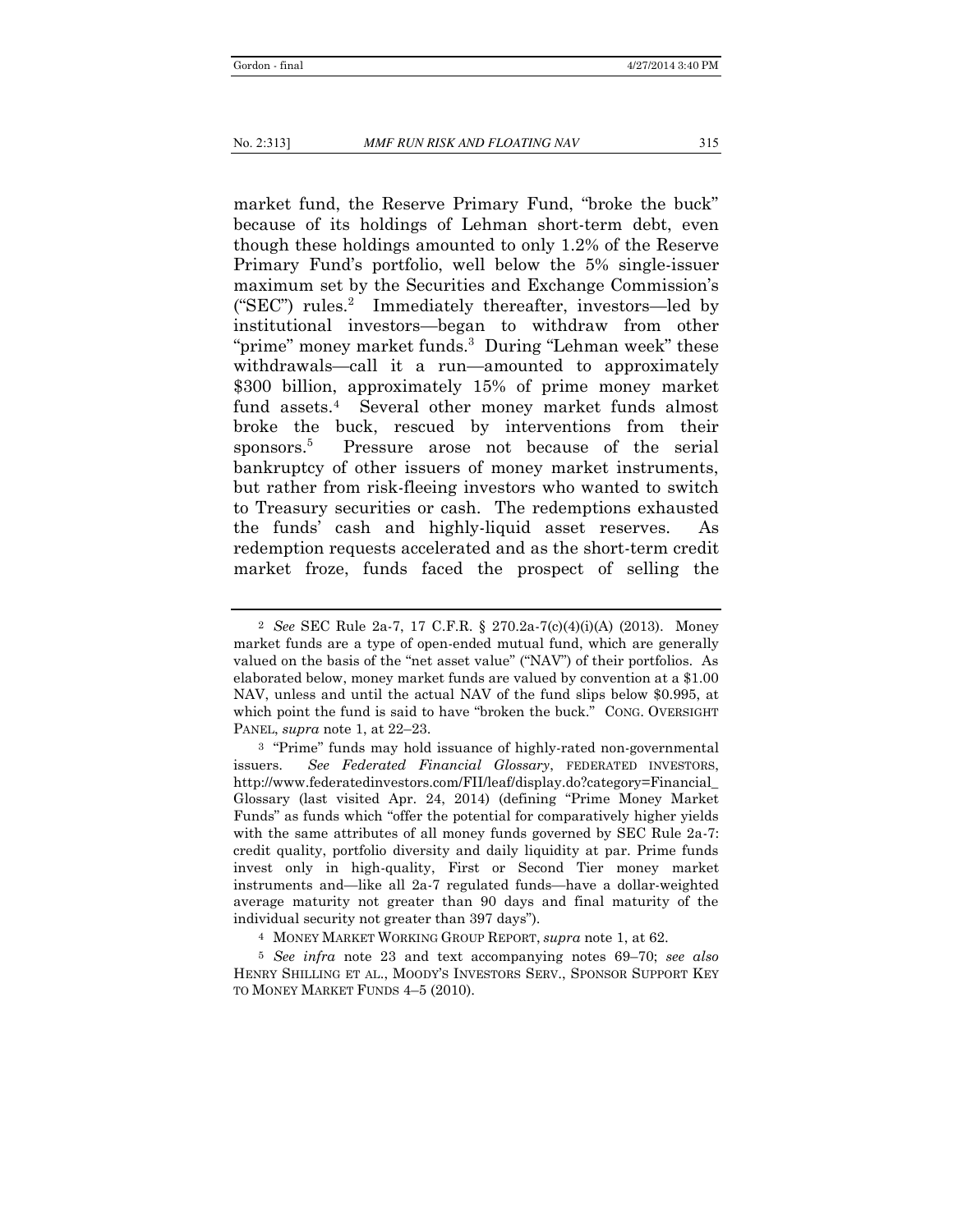remaining assets at fire sale prices. The realization of such shortfalls would have meant below-\$1 net asset value ("NAV") at many funds. Indeed, the \$0.97 valuation initially anticipated from the Reserve Primary Fund liquidation, which exceeded the 1.2% projected loss on its Lehman holdings, reflected this phenomenon.<sup>6</sup>

The U.S. Government rode to the ultimate rescue. On Friday, September 19, 2008 the Treasury announced a "Temporary Guaranty Program for Money Market Funds."<sup>7</sup>

<sup>6</sup> The ultimate liquidation turned out somewhat better than anticipated for the Reserve Primary Fund shareholders. As of June 2009, the SEC expected the fund's shareholders to receive \$0.984, including interest received after the Fund was closed. *See* Appendix to Order at 7–8, SEC v. Reserve Mgmt. Co., 732 F. Supp. 2d 310 (S.D.N.Y. 2010) (no. 09- 4346), ECF No. 11, *available at* https://www.sec.gov/spotlight /reserve\_primary\_fund\_investors/gardephe\_order.pdf#distributionplan. The fund's investors ultimately received slightly more, \$0.99, in large part because of higher realizations on Lehman Brothers securities in bankruptcy. The final payout came in July 2011. None of these valuations takes account of the shareholders' lost liquidity during the period. *See* SEC v. Reserve Mgmt. Co. (*In re* The Reserve Fund Sec. and Derivative Litig.), 732 F. Supp. 2d 310, 314 (S.D.N.Y. 2010); SEC v. Reserve Mgmt. Co. (*In re* The Reserve Fund Sec. and Derivative Litig.), 673 F. Supp. 2d 182, 188–90 (S.D.N.Y. 2009); *Fund Update: Additional Information Regarding the Primary Fund-In Liquidation*, PRIMARY FUND IN LIQUIDATION (July 29, 2011), http://www.primary-yieldplusinliquidation.com/pdf/FundUpdate-July2011.pdf.

<sup>7</sup> *See* Press Release, U.S. Dep't of the Treasury, Treasury Announces Temporary Guaranty Program for Money Market Funds (Sept. 19, 2008), *available at* http://www.treasury.gov/press-center/pressreleases/Pages/hp1147.aspx. The Congressional Oversight Panel reports that 1486 MMFs participated, representing \$3.2 trillion (93% of the industry total). CONG. OVERSIGHT PANEL, *supra* note 1, at 28. Presumably most of the uninsured funds invested solely in Treasury securities. That many "government" funds participated may reflect investments in "agency" securities, debt issued by the "Government-Sponsored Entities," ("GSEs"), Fannie Mae and Freddie Mac, which were then in conservatorship and whose debt was trading at below par. The program was extended twice, finally expiring a year later. The Treasury collected \$1.2 billion in fees but was never called to perform on its guarantee. *See* Press Release, U.S. Dep't of the Treasury, Treasury Announces Expiration of Guarantee Program for Money Market Funds (Sept. 18, 2009), *available at* http://www.treasury.gov/press-center/press-releases/Pages/tg293.aspx.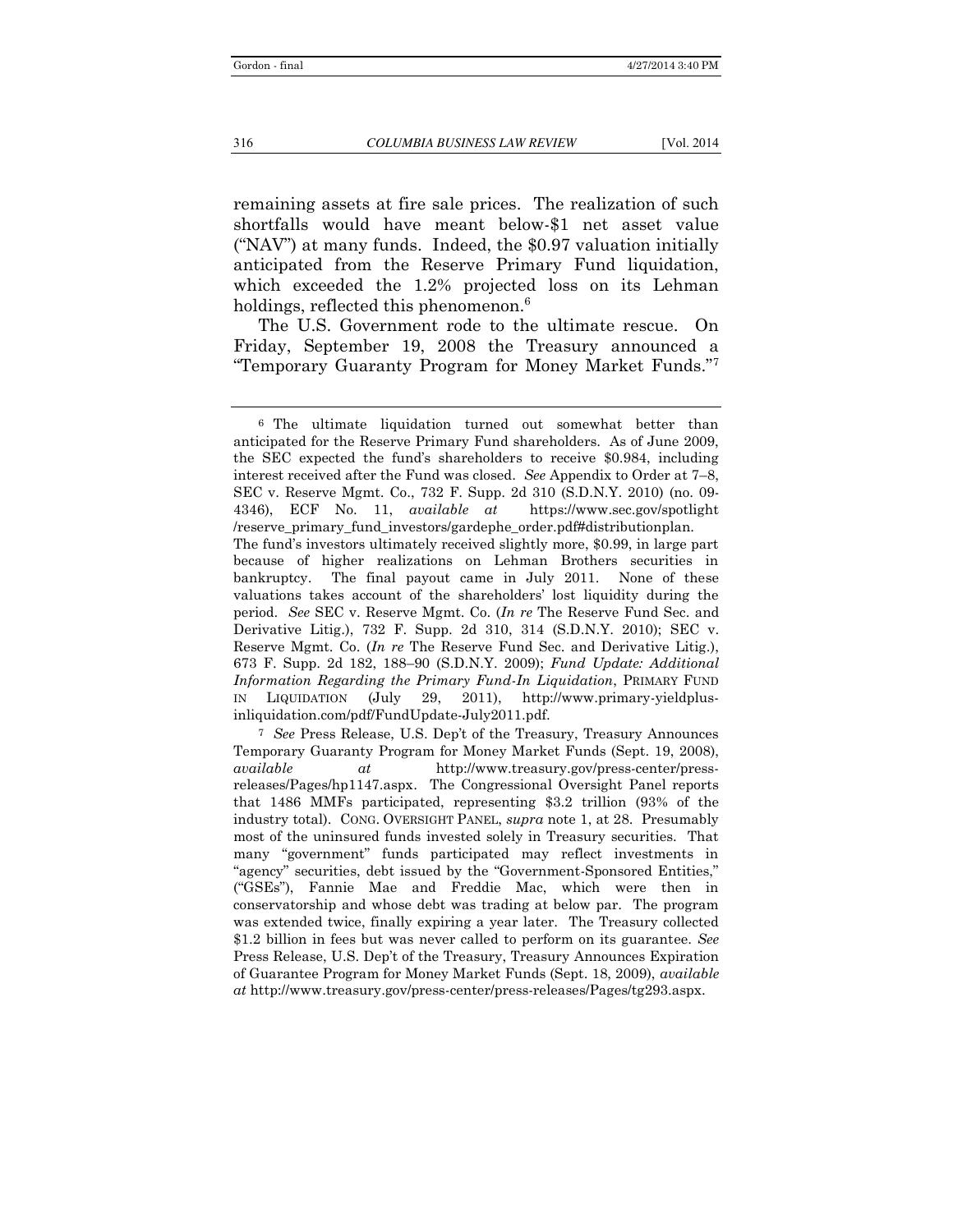This program, capitalized by the then-\$50 billion Exchange Stabilization Fund, offered a U.S. government guarantee on all existing deposits in participating money market funds, in effect, the entire  $$3.5$  trillion industry.<sup>8</sup> On the same day, the Federal Reserve (the "Fed") announced it would use emergency powers to create a credit facility to fund no-risk bank purchases of asset-backed commercial paper from MMFs, the "Asset-Backed Commercial Paper Money Market Mutual Fund Liquidity Facility" ("AMLF").<sup>9</sup> These purchases, at amortized-cost, were funded by non-recourse Fed loans matched to the maturity of the purchased assets. Asset-backed commercial paper ("ABCP") constituted, as a class, the dodgiest money market instruments on offer, since they largely represented claims on pools of mortgage-backed securities and other receivables created off-balance sheet by various financial institutions. Ordinarily, loans against securities like ABCP would be over-collateralized to protect the Fed against loss, but the structural inability of MMFs to bear loss required a concessionary set-up. Moreover, the Fed lent money to fund the ABCP purchases at its primary credit rate, which meant that the banks earned a spread between the ABCP rate and the Fed rate. Both of these moves contradicted the Bagehot dictum for central bank behavior in a crisis: to lend freely to solvent firms against good collateral

<sup>8</sup> CONG. OVERSIGHT PANEL, *supra* note 1, at 5, 24, 43.

<sup>9</sup> *See Asset-Backed Commercial Paper Money Market Mutual Fund Liquidity Facility*, BD. OF GOVERNORS OF THE FED. RESERVE SYS., http://www.federalreserve.gov/monetarypolicy/abcpmmmf.htm (last visited Apr. 24, 2014); *Frequently Asked Questions and Answers*, FED. RESERVE DISC. WINDOW, http://www.frbdiscountwindow.org/mmmf.cfm (last visited Apr. 24, 2014). For information about AMLF facilities generally, see OFFICE OF INSPECTOR GEN., BD. OF GOVERNORS OF THE FED. RESERVE SYS., THE FEDERAL RESERVE'S SECTION 13(3) LENDING FACILITIES TO SUPPORT OVERALL MARKET LIQUIDITY: FUNCTION, STATUS, AND RISK MANAGEMENT 59–66 (2010) [hereinafter INSPECTOR GENERAL REPORT]; Burcu Duygan-Bump et al., *How Effective Were the Federal Reserve Emergency Liquidity Facilities? Evidence from the Asset-Backed Commercial Paper Money Market Mutual Fund Liquidity Facility,* 68 J. FIN. 715, 718–24 (2013).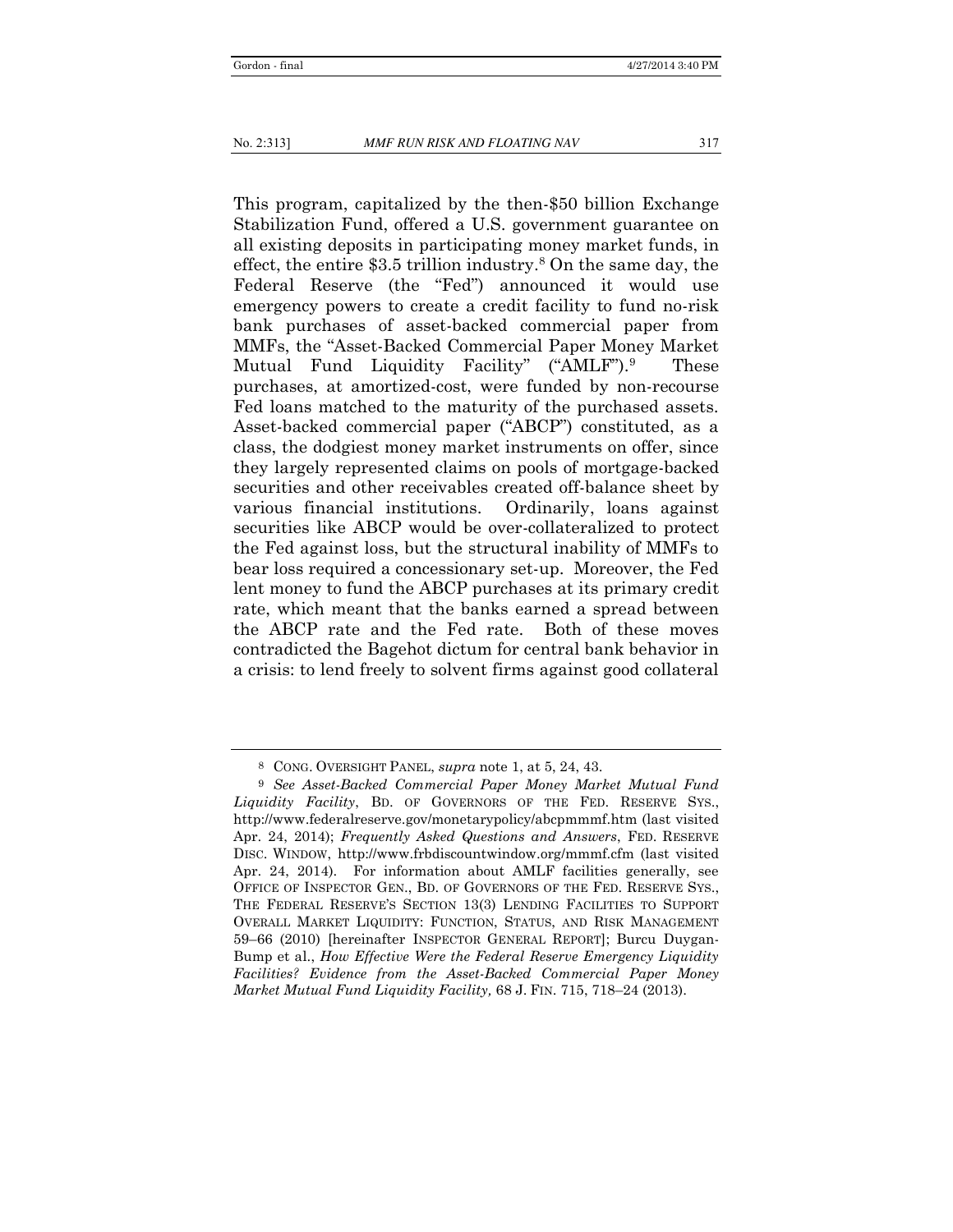at a penalty rate. 10 Why? Apart from liquidity support, the Fed was also protecting Treasury's somewhat undercapitalized guarantee by taking the credit risk on the most fragile MMF assets.<sup>11</sup> The Treasury guarantee was never called upon, but the Fed lent out \$150 billion under this program in its first ten days.<sup>12</sup>

Because of the shrinkage of prime MMF assets, and because of the shift by those MMFs to Treasury securities, parties that counted on such financing faced an immediate funding crisis. The Fed therefore created an additional emergency facility, the "Commercial Paper Funding Facility," to support commercial paper issuers, especially asset-backed securitization vehicles, which could no longer

12 *See* Duygan-Bump et al., *supra* note 9, at 724–25 (observing that use of the AMLF was widespread among MMFs––105 MMFs participated, participation being heaviest among institutional funds). Treasury charged for its guarantee; the Fed did not. *See Summary of Terms for the Temporary Guaranty Program for Money Market Funds*, DEP'T OF THE TREASURY, http://www.treasury.gov/about/organizational-structure/offices/ Domestic-Finance/Documents/TermSheet.pdf (last visited Apr. 24, 2014); *see also* Ben Levisohn & Daisy Maxey, *Absent Help, More Funds Might Have Broken Buck,* WALL ST. J., Dec. 1, 2010, http://online.wsj.com/news/articles/SB100014240527487045948045756488 72562084814 (noting that nine of the ten largest MMFs, representing twothirds of all MMF assets, used the AMLF. Only Vanguard did not use the emergency credit facility).

<sup>10</sup> WALTER BAGEHOT, LOMBARD STREET: A DESCRIPTION OF THE MONEY MARKET 187–88 (14th ed. 1915).

<sup>11</sup> The Fed expanded the capabilities of institutions to access the AMLF on January 30, 2009. The expanded capabilities provided (1) a temporary limited exception eliminating any capital requirements for purchases of ABCP through the facility and (2) a temporary limited exception to sections 23A and 23B of the Federal Reserve Act. *See*  INSPECTOR GENERAL REPORT, *supra* note 9, at 62–63. These exemptions effectively reduced the cost of purchasing ABCP (eliminating capital requirements) and removed limitations on the quantity of ABCP an institution could purchase from a sponsored MMF. The need for these exemptions also points to a limitation in the strategy of sponsor support for struggling MMFs, since many fund complexes could not be supported within the existing affiliate-lending constraints that applied to banks.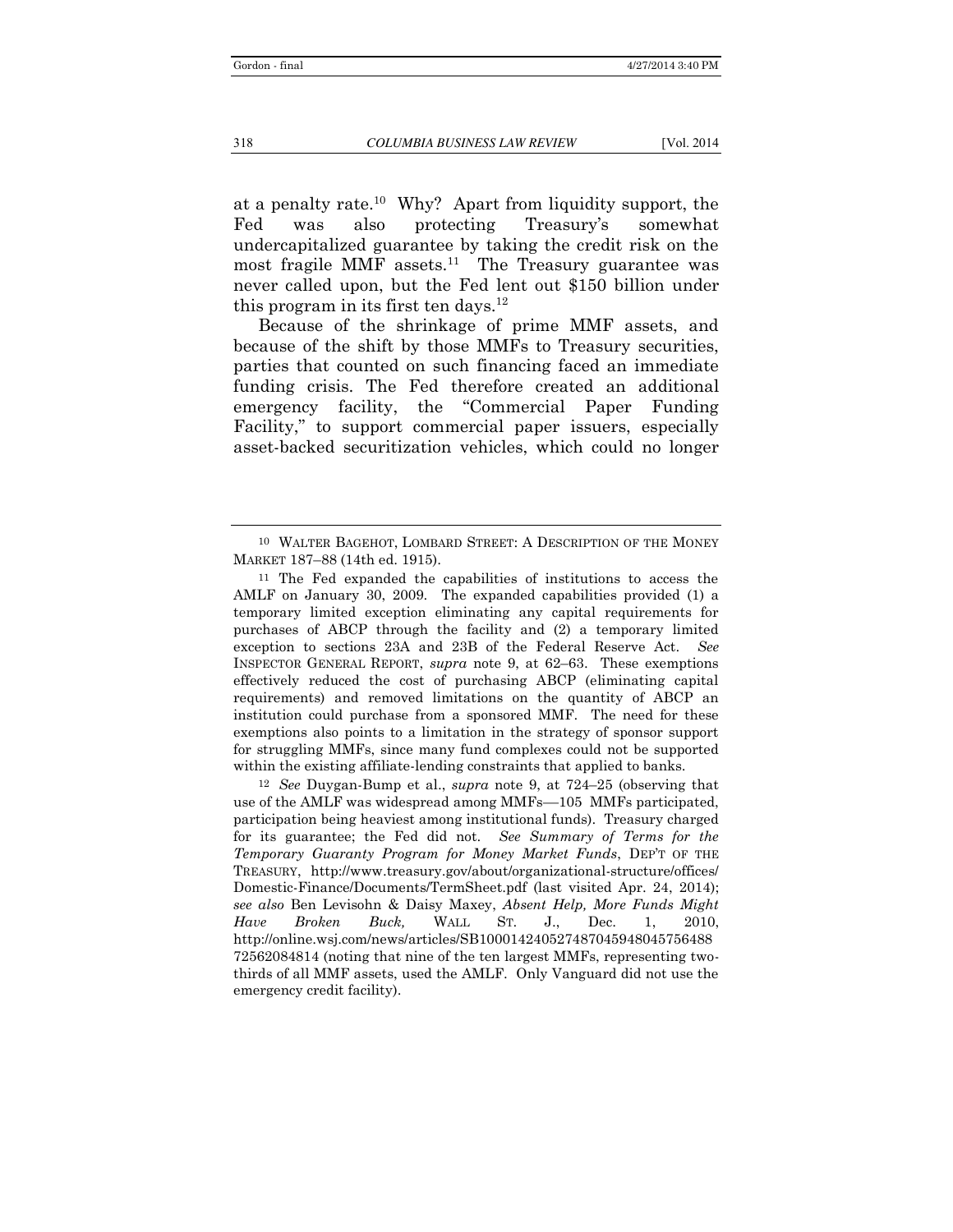count on purchases from money market funds.13 In its first week (starting on October 27, 2008), this federal facility bought \$144 billion in commercial paper. Maximum use of this facility peaked at \$350 billion in January 2009.14

These large-scale government interventions successfully halted the run and stabilized money markets.<sup>15</sup> At year-end 2008, prime MMFs had virtually the same level of assets as at year-end  $2007.<sup>16</sup>$ 

Addressing the fragility of money market funds has been a major post-crisis regulatory objective. In 2010, the SEC adopted changes to the rule under the Investment Company Act of 1940 that governs MMFs, so as to raise standards on portfolio securities, shorten maturities, increase liquidity requirements, and spell out orderly liquidation procedures

<sup>13</sup> *See* Tobias Adrian, Karin Kimbrough & Dina Marchioni, *The Federal Reserve's Commercial Paper Funding Facility*, FED. RESERVE BANK OF N.Y. ECON. POL'Y. REV., May 2011, at 25, 34, *available at*  http://www.newyorkfed.org/research/epr/11v17n1/1105adri.pdf.

<sup>14</sup> *Id.* at 35; *see also* INSPECTOR GENERAL REPORT, *supra* note 9, at 77 fig.7-3. European banks also faced a funding crisis because U.S. MMFs, which had been the major purchasers of dollar-denominated certificates of deposit issued by these banks, withdrew from this market. The Fed entered into uncapped swap lines with European central banks that amounted over \$200 billion. *See* Baba et al., *supra* note 1, at 76–77.

<sup>15</sup> The Fed also created the Money Market Investor Funding Facility ("MMIFF") on October 21, 2008. The MMIFF created a special purpose entity ("SPE") to purchase the assets of MMFs with 90% cash and 10% subordinated commercial paper issued by the SPE. Effectively, the participating MMFs would collectively self-insure and take the first 10% loss on the combined assets purchased under MMIFF. MMFs never participated in the facility, as the MMFs were unwilling to assume any risk. *See* INSPECTOR GENERAL REPORT, *supra* note 9, at 81, 85–89. The creation of the MMIFF shows the Fed's resolve to support MMFs during the financial crisis. More revealing is the way the absence of capital constrains the kind of liquidity support the Fed can provide. As the comparison between the AMLF and the MMIFF demonstrates, MMFs cannot take the usual "haircut" associated with collateralized loans from a lender of last resort. This means that Fed liquidity support will entail risk-bearing that is not customary for a lender of last resort, effectively subsidizing the industry.

<sup>16</sup> INV. CO. INST., 2013 INVESTMENT COMPANY INSTITUTE FACT BOOK 180 tbl.39 (2013), *available at* http://www.ici.org/pdf/2013\_factbook.pdf.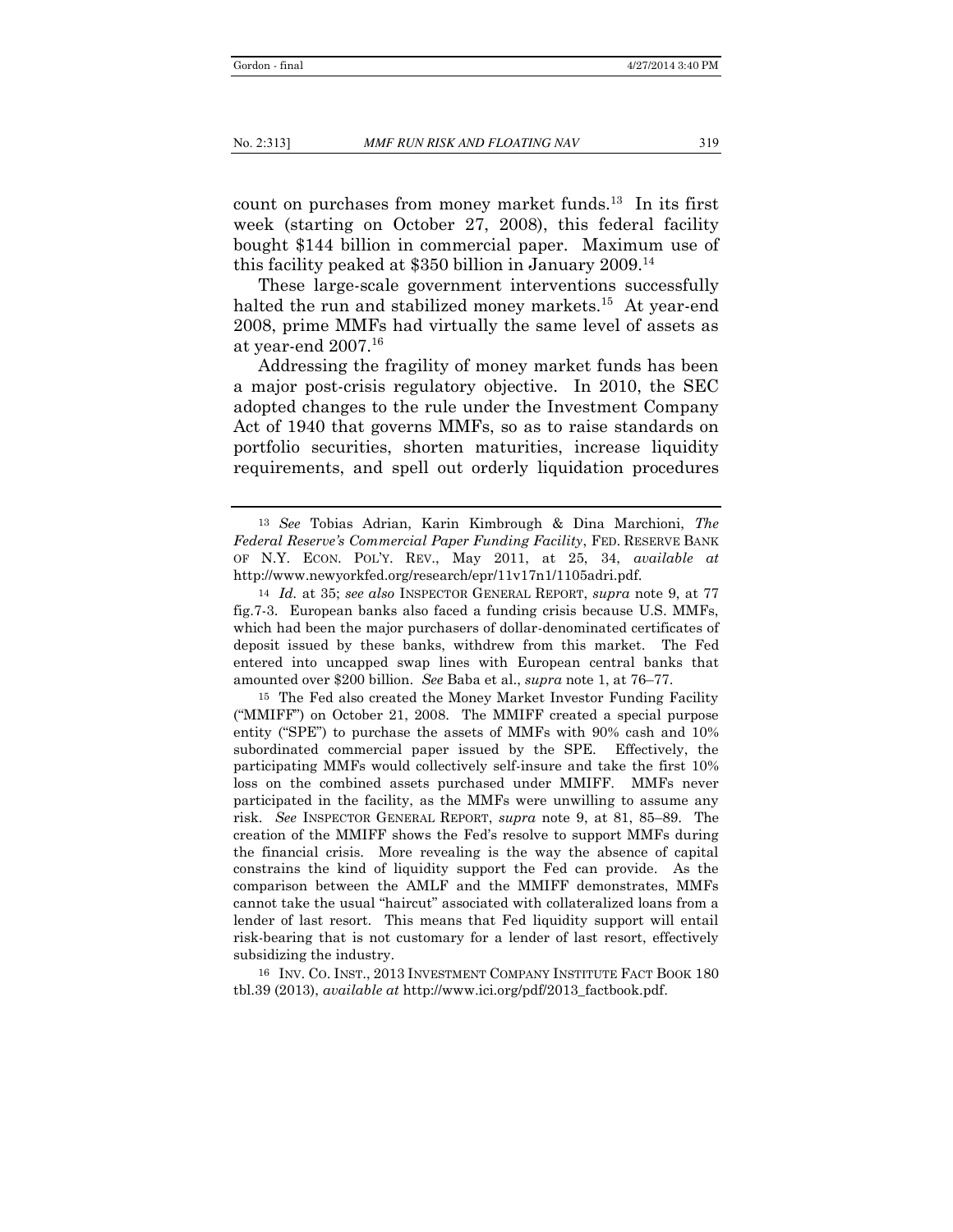for firms that "break the buck."17 However, a wide range of discussants inside and outside of the government have regarded these SEC actions as insufficient or incomplete,<sup>18</sup> perhaps even counter-productive.19

18 *See generally* DEP'T OF THE TREASURY, FINANCIAL REGULATORY REFORM, A NEW FOUNDATION: REBUILDING FINANCIAL SUPERVISION AND REGULATION 10, 14 (2009) (proposing establishment of the Financial Services Oversight Counsel, to identify systemic risks, and the Consumer Financial Protection Agency, to protect consumers from unfair and deceptive practices), *available at* http://www.treasury.gov/initiatives/ Documents/FinalReport\_web.pdf; MONEY MARKET WORKING GROUP REPORT, *supra* note 1, 69–119 (recommending liquidity requirements; portfolio maturity limits; increased credit quality standards; enhanced risk disclosure requirements); GROUP OF THIRTY, FINANCIAL REFORM: A FRAMEWORK FOR FINANCIAL STABILITY 24–56 (2009), *available at* http://fic.wharton.upenn.edu/fic/Policy%20page/G30Report.pdf [hereinafter GROUP OF THIRTY] (proposing four core recommendations for reforming the policies, practices, and market standards of the financial system, and create a more robust infrastructure for promoting transparency within financial markets); DEP'T OF THE TREASURY ET AL., REPORT OF THE PRESIDENT'S WORKING GROUP ON FINANCIAL MARKETS: MONEY MARKET FUND REFORM OPTIONS 3–6, 13–35 (2010), *available* http://www.treasury.gov/press-center/press-releases/Documents/10.21% 20PWG%20Report%20Final.pdf [hereinafter PRESIDENT'S WORKING GROUP REPORT] (stating that "more should be done to address systemic risk and the structural vulnerabilities of MMFs to runs" and suggesting floating NAV, private emergency liquidity facilities for MMFs, and other safeguards); SQUAM LAKE GRP., REFORMING MONEY MARKET FUNDS 1, 3–8 (2011), *available at* http://www.squamlakegroup.org/Squam%20Lake %20MMF%20January%2014%20Final.pdf (observing that, despite the changes in the SEC rules, "money market funds continue to pose significant systemic risk" and arguing for a floating NAV and a regulatory buffer requirement for stable NAV funds).

19 For example, the SEC's post-2008 reforms shortened portfolio maturities. This may enhance liquidity, but it also makes it easier for funds to not roll over their assets, which adds to systemic fragility because of the immediate funding shortfalls on the demand side. The shortened maturities will also change the composition of MMF portfolios. Nonfinancial firms are not well-equipped to use short-term liabilities to finance long-term assets. Thus, financial firms, which specialize in such

<sup>17</sup> *See* Money Market Fund Reform, 75 Fed. Reg. 10,060 (Mar. 4, 2010) (codified at 17 C.F.R. pts. 270, 274). *See* Jill Fisch & Eric Roiter, *A Floating NAV for Money Market Funds: Fix or Fantasy?*, 2012 U. ILL. L. REV. 1003, 1017–28 (2012).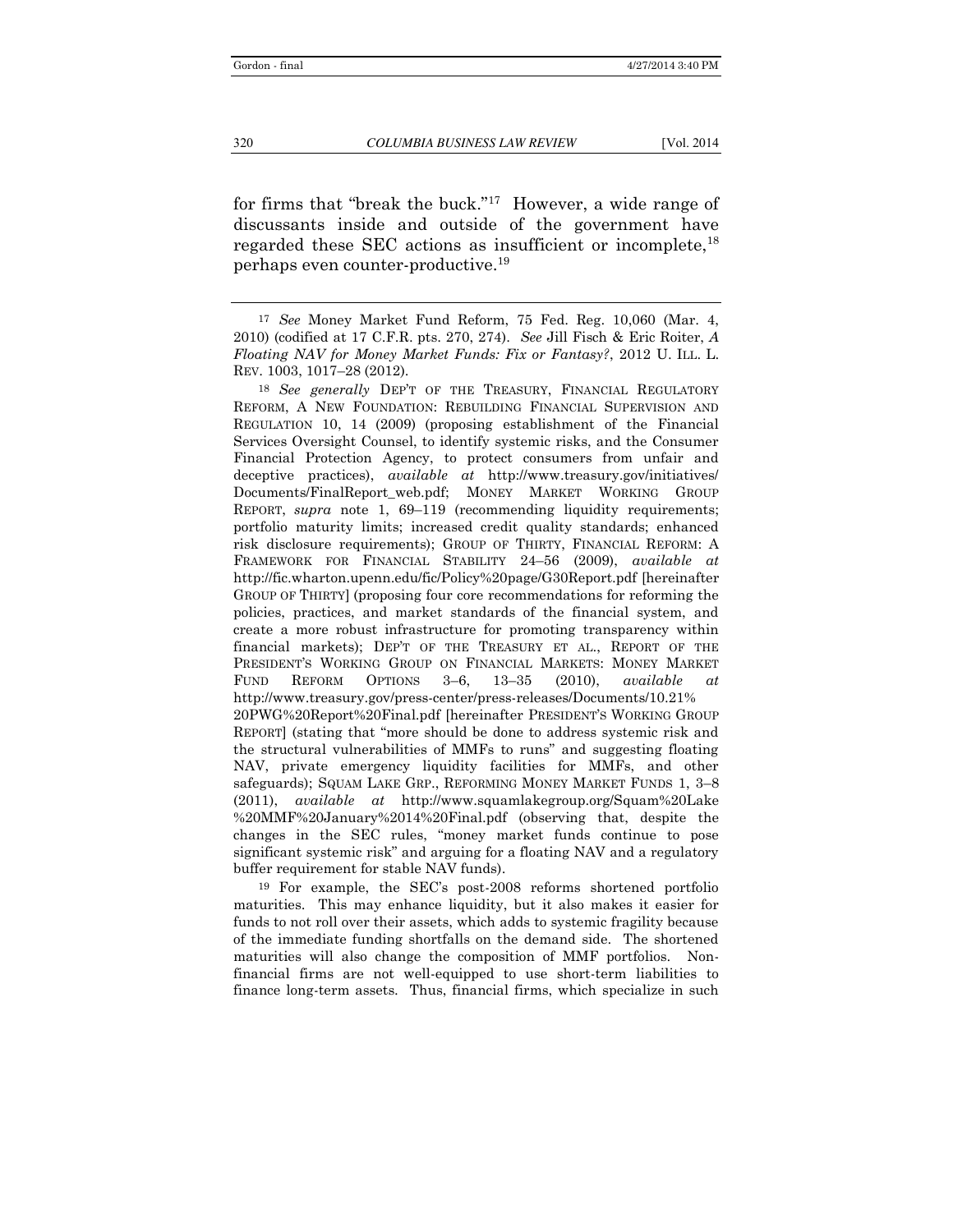Exactly what further policy intervention to take has been contentious.20 The industry prefers an emergency liquidity facility—in effect a discount-window version of the support provided by the Fed during the crisis. $21$  Some parties, including former Fed Chairman Paul Volcker, have endorsed a floating NAV approach, based on the view that the dynamics of a fixed NAV significantly figures into run risk.<sup>22</sup>

20 Some think there is no problem to be addressed. *See, e.g.*, Jonathan Macey, *Reducing Systemic Risk: The Role of Money Market Mutual Funds as Substitutes for Federally Insured Bank Deposits*, 17 STAN. J.L. BUS. & FIN. 131, 162–73 (2011) (arguing that further reforms, particularly those suggested by the President's Working Group on Financial Markets, would actually increase systemic risk in MMFs).

21 *See* Letter from Paul Schott Stevens, CEO, Inv. Co. Inst., to Elizabeth M. Murphy, Sec'y, SEC (Jan. 10, 2011), *available at* http://www.ici.org/pdf/11\_sec\_pwg\_com.pdf (providing the Investment Company Institute's views on the President's Working Group Report on Money Market Fund Reform).

22 *See generally* GROUP OF THIRTY, *supra* note 18, at 29 (Recommendation 3). Additionally, the reason for former Fed Chairman Volcker's support for a move to a floating NAV may involve a desire to see funds move from the MMFs to the banking sector. For example, see Paul Volcker's response to a question on how the proposal for the Volcker Rule focuses banks on commercial activities:

> [The purpose of the Volcker Rule is to] remov[e] the temptation [for banks] to get highly involved in more speculative type of activities where the immediate returns may seem to be very high and you have got some very highly paid people who want to keep that kind of activity going. . . . [T]here is a question about money market mutual funds, that they originated in a kind of regulatory arbitrage some years ago because they did not have to put up with some of the restrictions that banks put up with, and they have attracted trillions of dollars. *And if more of those dollars were in the banking system, I think the*

maturity transformation, will increase their share of MMF financing. Indeed, this has already occurred. *See infra* Chart C; *see also* Money Market Fund Reform; Amendments to Form PF, 78 Fed. Reg. 36,834, 36,835 (June 19, 2013) (to be codified at 17 C.F.R. pts. 210, 230, 239, 270, 274, 279) [hereinafter 2013 SEC MMF Reform Proposal]. As the financial crisis demonstrated, financial firm solvency is likely to be highly correlated. Thus the effort to address stability by enhancing liquidity may well undermine stability by creating correlated solvency risk.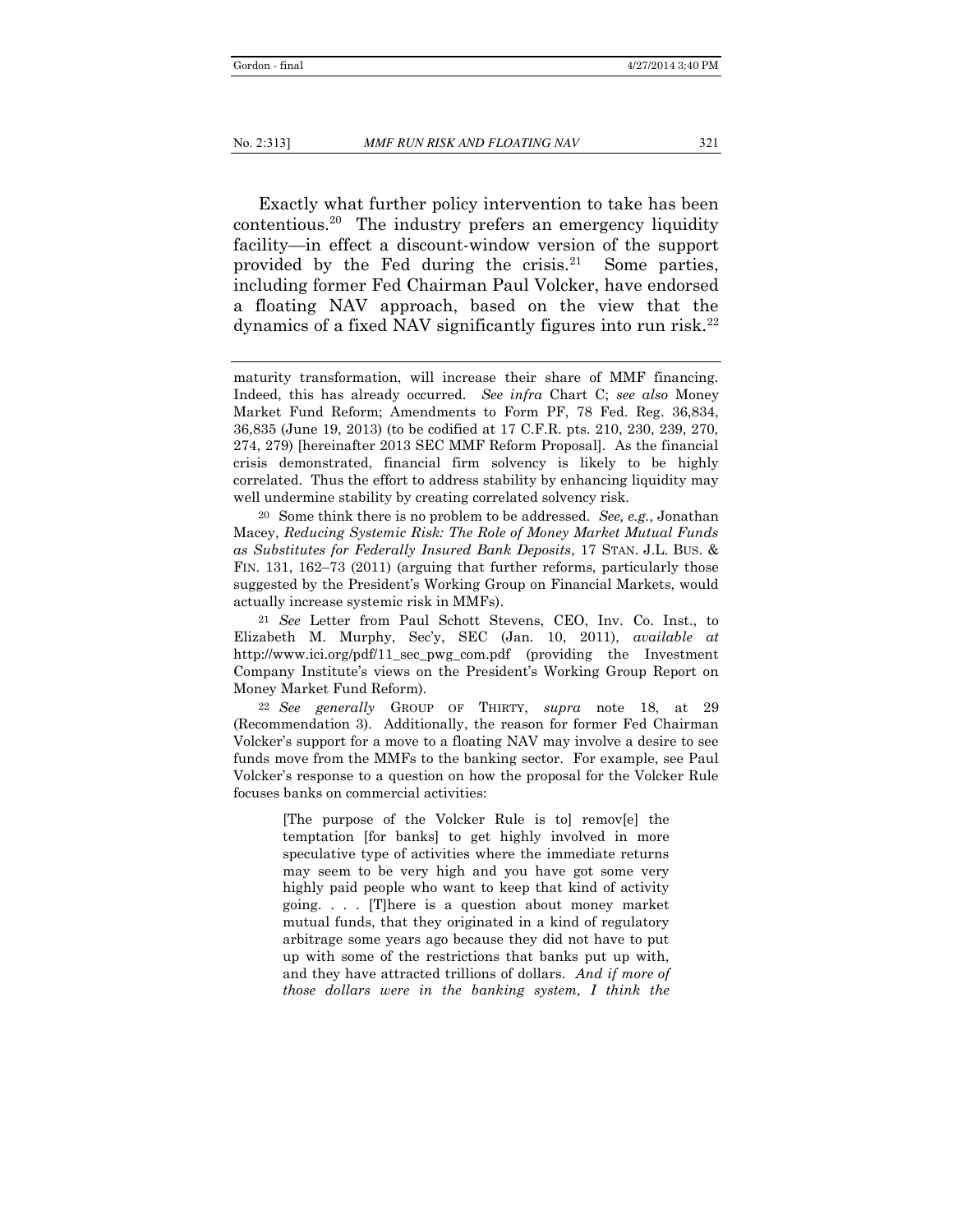Other parties favor a loss-absorbency layer for each fund—in effect, capital. Currently, a fund's capacity to absorb loss from a defaulting security or a security that trades below its amortized cost depends upon the sponsor's willingness to cover the shortfall.<sup>23</sup> As in the case of the Reserve Primary Fund, a sponsor may be unable to cover such a loss or unwilling to do so. $24$ 

> *incentive to lend, whether to businesses or homeowners or whatever, would be greater.* That is an area where the Administration has made some proposals, and I think it ought to be taken seriously.

*Prohibiting Certain High-Risk Investment Activities by Banks and Bank Holding Companies: Hearing Before the S. Comm. on Banking, Housing, & Urban Affairs*, 111th Cong. 34 (2010) (statement of Paul Volcker, Chairman, President's Economic Recovery Advisory Board) (emphasis added).

23 Former SEC Chairman Mary L. Schapiro recently referred to an internal SEC study that identified sponsor support on more than 300 occasions since the first MMF offerings in the 1970s. *Perspectives on Money Market Mutual Fund Reforms: Hearing Before S. Comm. on Banking, Housing, and Urban Affairs*, 112th Cong. 2 (2012) (statement of Mary L. Schapiro, Chairman, SEC). *See also* Henry Shilling & Dagmar H. Silva, *US Money Market Fund Proposals Are Credit Positive for Investors; Negative for Sponsors*, MOODY'S WKLY. CREDIT OUTLOOK, July 2, 2012, at 30–31, *available at* http://www.risk-compliance-association.com/Moodys \_to\_the\_members\_of\_the\_International\_Association\_of\_Risk\_and\_Complia nce\_Professionals\_July\_2\_2012.pdf (reporting at least 201 instances of sponsor support from 1980 through 2011). Searching through SEC noaction letters, Kacperczyk and Schnabl found forty-seven instances of sponsor support during 2008. Marcin Kacperczyk & Philipp Schnabl, The Risk-Taking Incentives of Money Market Funds 37–38 (Feb. 2012) (unpublished manuscript), *available at* http://economics.mit.edu/files/7588. For other estimates of the extent of sponsor support of MMFs during the financial crisis, see *infra* notes 68–70 and accompanying text.

24 These risks become greater as concentration in the MMF industry grows. As of May 31, 2012, approximately 50% of MMF assets were held by funds of five sponsors. The top three sponsors, Fidelity, JP Morgan Chase, and Federated, account for approximately 35% of MMF assets. The top ten sponsors account for approximately 75% of MMF assets. *See Largest Money Fund Managers,* CRANE DATA, http://cranedata.com (last visited Apr. 24, 2014).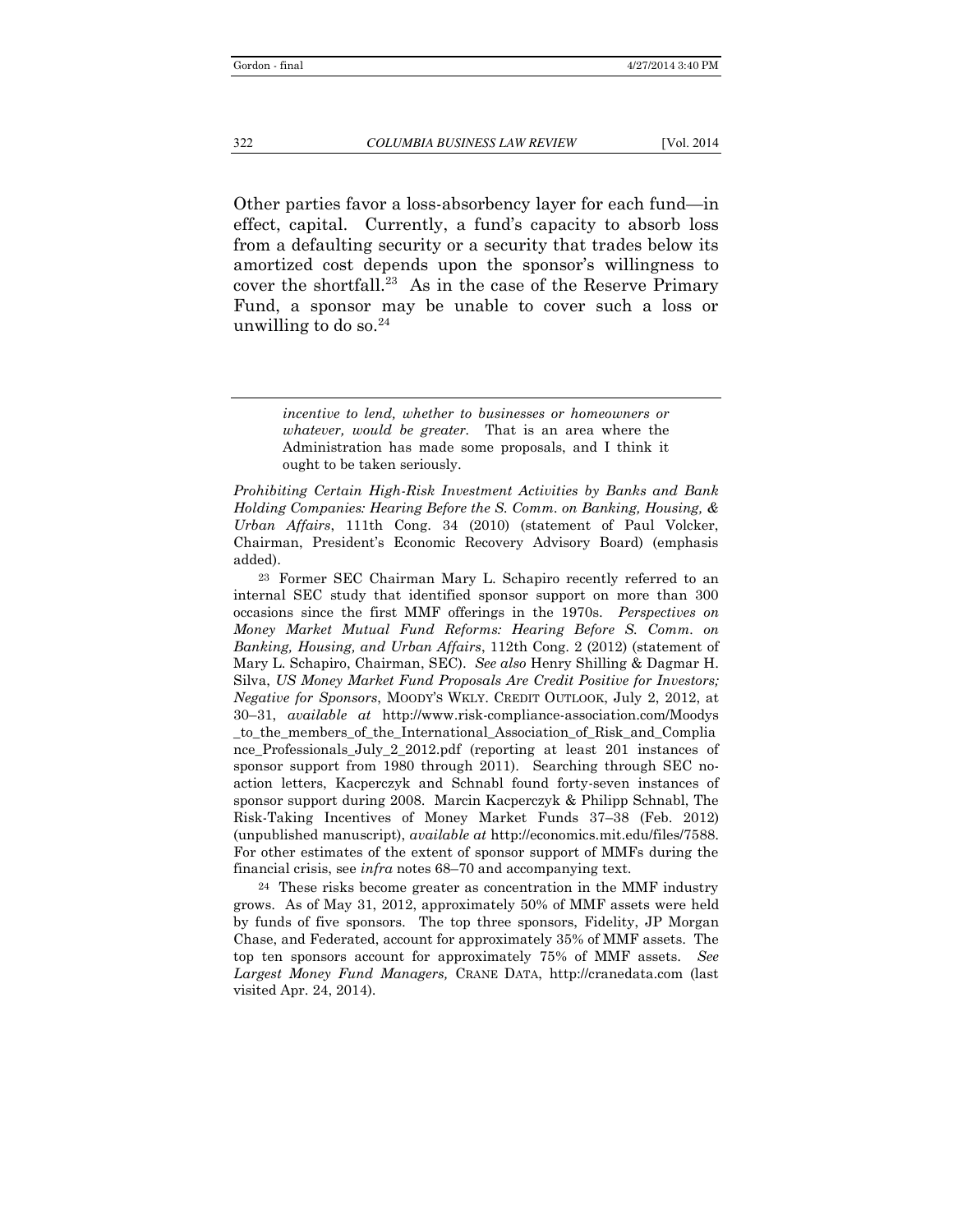For a time, disagreement among the SEC Commissioners blocked consideration of further regulatory action; this deadlock provoked the Financial Stability Oversight Council ("FSOC") into offering its own proposals for MMF reform.25 Three reform options were offered: (1) floating NAV; (2) a combination of a sponsor-supplied NAV capital buffer and a "minimum balance at risk" for MMF users; and (3) a higher level of sponsor-supplied NAV buffer and other risk-reducing measures.26 Fearful of losing its regulatory autonomy (and after a change of Chairs), the SEC finally came forward with its own reform proposals. $27$  Two major proposals are on offer: floating NAV for institutional funds, fixed NAV for the rest; and retention of fixed NAV, but liquidity fees or "gates" on

<sup>25</sup> *See* Proposed Recommendations Regarding Money Market Mutual Fund Reform, 77 Fed. Reg. 69,455 (Nov. 19, 2012) (recommendations of the Financial Stability Oversight Council) [hereinafter FSOC Proposed Recommendations]. The FSOC Proposed Recommendations emanated from its separate authority to address systemic risks apart from actions of the primary regulator. *See* Dodd-Frank Wall Street Reform and Consumer Protection Act of 2010, Pub. L. No. 111-203, §§ 113, 120, 124 Stat. 1376, 1398–1402, 1408–10 (2010). In the face of deadlock at the SEC, the FSOC's 2012 Annual Report identified money market funds as presenting "structural vulnerabilities in wholesale short-term funding markets" that required "structural reforms." FIN. STABILITY OVERSIGHT COUNCIL, 2012 ANNUAL REPORT 11–12 (2012), *available at* http://www.treasury.gov/initiatives/fsoc/Pages/annual-report.aspx. The FSOC can make specific recommendations to the SEC and thereby force a resistant SEC to offer public explanation. *See* Dodd-Frank Act § 120, 12 U.S.C. § 5330 (2012). Or, the FSOC can determine that specific MMFs or sponsors "could pose a threat to the financial stability of the United States" and remit them to prudential supervision by the Federal Reserve. Dodd-Frank Act § 113, 12 U.S.C. § 5323.

<sup>26</sup> In functional terms, the "minimum balance at risk" proposal called for a hold-back of 3% of an MMF investor's funds (over \$100,000) for thirty days. This was designed to reverse the first-mover advantages of early redemption and thus avoid "run" dynamics at times of financial stress. *See*  FSOC Proposed Recommendations, *supra* note 25, at 69,470–73 (describing the minimum balance at risk proposal).

<sup>27</sup> *See* 2013 SEC MMF Reform Proposal, *supra* note 19, at 36,961 (proposing reforms intended to shorten portfolio maturities, among other things).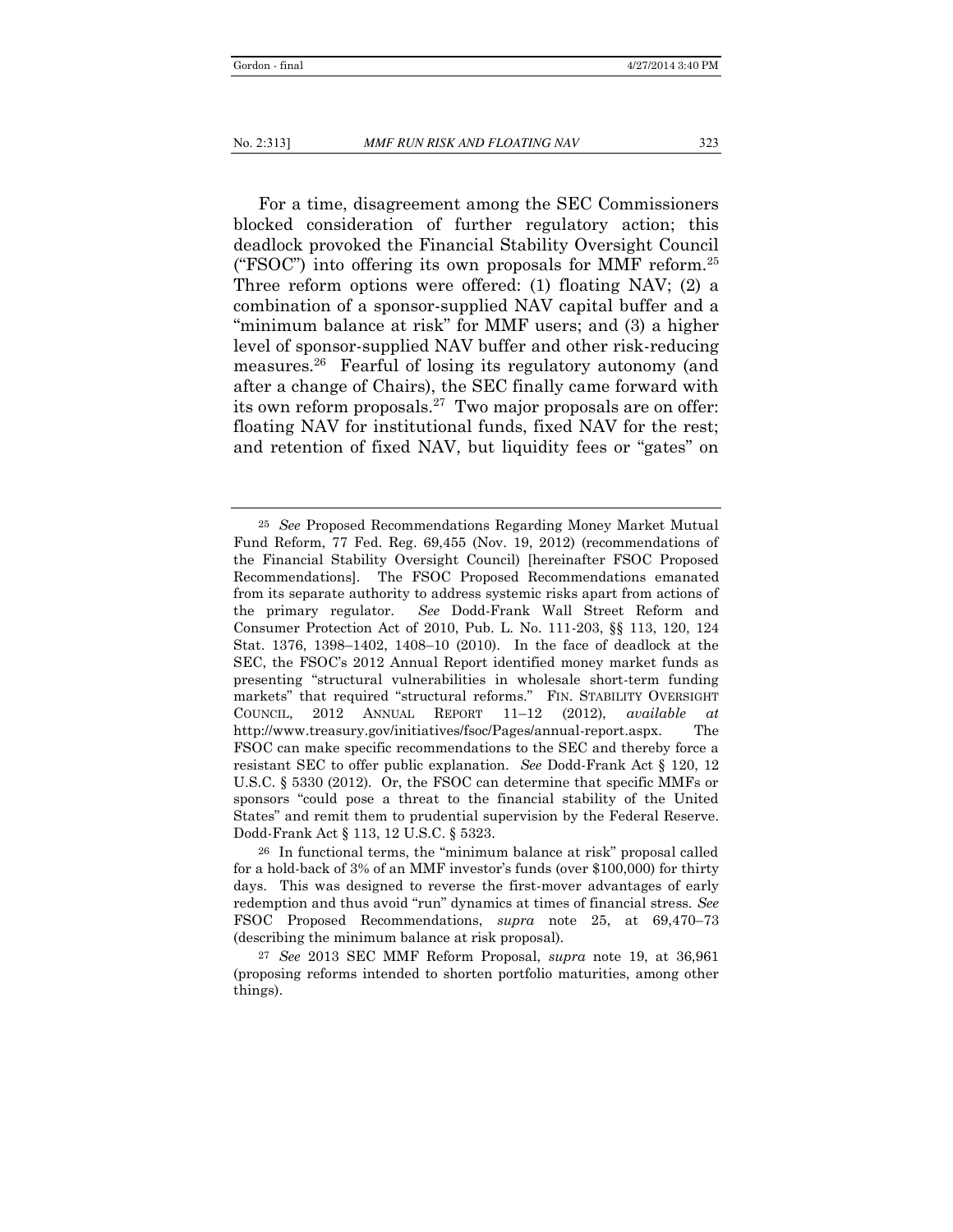investor redemptions at times of financial stress, both measures optional with the fund.

Floating NAV has been a favorite reform strategy because it eliminates the regulatory artifact (to adopt a more neutral term than "distortion") that distinguishes money market funds from other mutual funds. $^{28}$  Rule 2a-7 permits MMFs to report a fixed \$1 NAV as long as the difference between the market value of the fund's portfolio and its aggregate amortized cost does not exceed a \$0.005 band. That is, if a fund's NAV is greater than or equal to \$0.995, it can report a \$1.00 NAV. Proponents claim that floating NAV will reduce run risk because (1) it would eliminate the fund users' incentive in distressed markets to arbitrage between the \$1.00 and the actual market value, (2) it will condition investors to understand that "markets fluctuate" so that a decline in market prices does not necessarily signal an imminent default on portfolio securities, and (3) it will relieve sponsors of the implicit guarantee of zero investor losses that can lead to unrealistic expectations of safety.<sup>29</sup>

<sup>28</sup> For a useful account of the regulatory history of amortized cost accounting for MMFs and a defense of the practice, see Fisch & Roiter, *supra* note 17, at 1007–17. For an account of the MMF industry's early successful campaign for SEC permission to use fixed NAV, see William A. Birdthistle, *Breaking Bucks in Money Market Funds*, 2010 WIS. L. REV. 1155, 1160, 1174–77 (2010). In 1983, the SEC granted class-wide relief permitting fixed NAV. Valuation of Debt Instruments and Computation of Current Price Per Share by Certain Open-End Investment Companies (Money Market Funds), Investment Company Act Release No. 13,380, 48 Fed. Reg. 32,555 (July 18, 1983) (codified at 17 C.F.R. pt. 270).

<sup>29</sup> *See* 2013 SEC MMF Reform Proposal, *supra* note 19, at 36,850–51. On this view, breaking of the buck by even a single fund can trigger a run because of the high salience demonstration that sponsor support for a threatened MMF is merely common practice not a sure thing, and that such support will be based on separate sponsor calculations of convenience and capacity. The 2007 asset-backed commercial paper crisis shows the importance of this sponsor practice in maintaining stability. Although thirty-nine funds received sponsor support, through low visibility interventions, investors did not run on MMFs; to the contrary, MMF inflows increased from investors seeking a safe haven. Yet a regime that depends on implicit third party guarantees is inherently unstable, if only because the implicit guarantor does not internalize the cost of its defection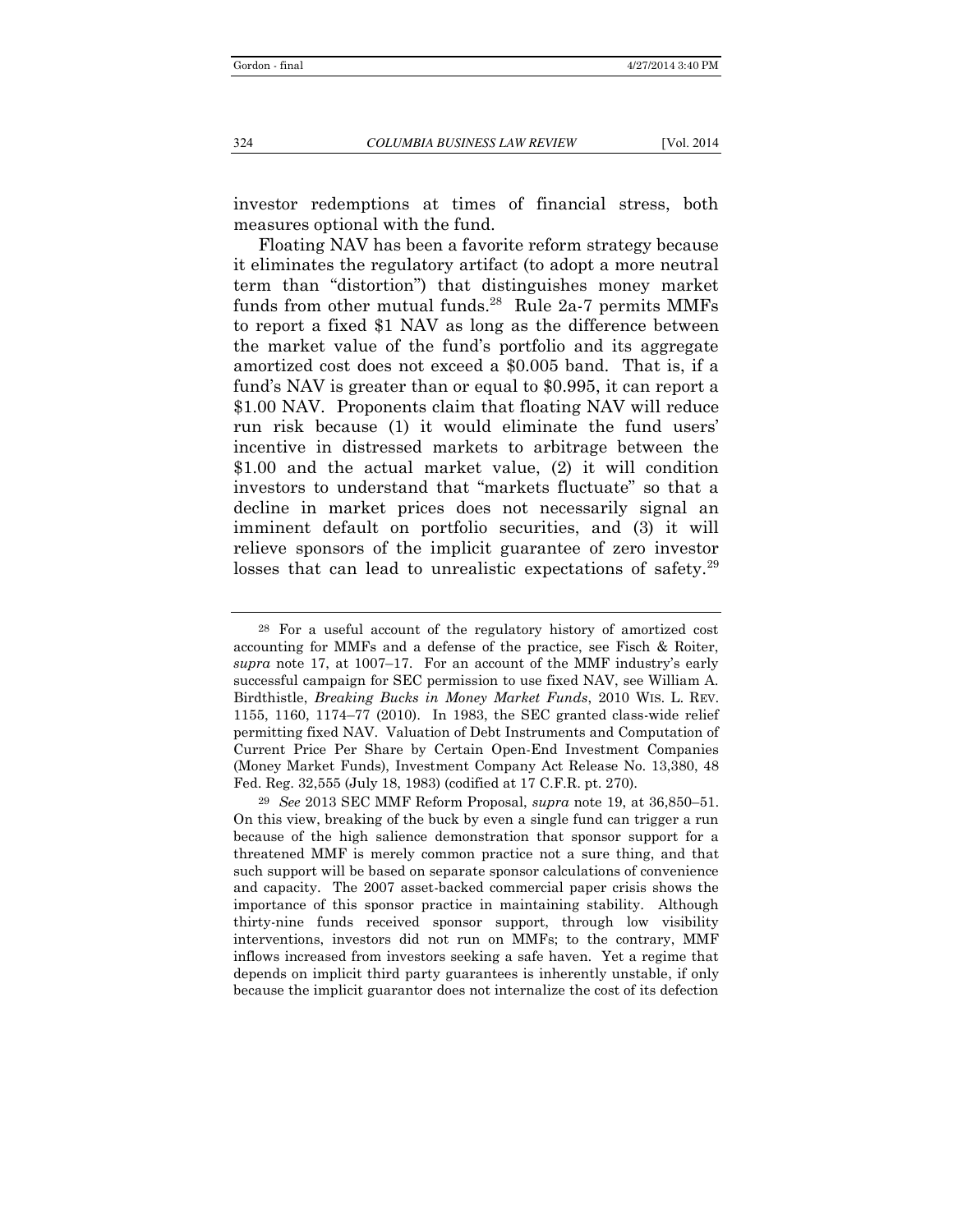Opponents, especially institutional users, say that floating NAV will destroy the utility of MMFs, because it would create significant tax, accounting, and disclosure problems.30

Skeptics wonder whether floating NAV has much effect on run risk. The purported arbitrage operates over a very limited range, one-half of a penny. That's a maximum of \$50,000 on a \$10 million portfolio, not taking into account transaction costs. Not a trivial amount but not compelling. Moreover, investors are unlikely to have the real-time pricing information that would encourage such arbitrage. Large MMF portfolios typically contain dozens of securities and many money market instruments do not trade. Instead, the strongest reasons for a run on an MMF are the same as for an uninsured bank account: uncertainty about the full payment of principal and a prisoner's dilemma dynamic in which the first party to withdraw stands the greatest chance of a full recovery. Withdrawal (immediate redemption from a fund) is rational whenever the current redemption price is higher than the "true" NAV or is significantly likely to be higher. This circumstance may arise in the case of fixed NAV, in the gap between \$1 and \$0.995, *but it is also true in the case of floating NAV*, because in a crisis that increases the default risk for MMF assets, today's NAV is likely to be a lagging, higher indicator of "true" NAV.

from the implicit arrangement. This then leads to the argument that floating NAV will enhance stability because it will avoid creating unsustainable expectations of sponsor support in difficult times. *See*  Patrick E. McCabe, *The Cross Section of Money Market Fund Risks and Financial Crises* 3, 35 (Fed. Reserve Bd. Fin. & Econ. Discussion Series, Working Paper No. 2010-51, 2010), *available at*  http://ssrn.com/abstract=1898341.

<sup>30</sup> Opponents may also believe that the desire to eliminate the utility of MMFs is the point of various reform proposals, including floating NAV, the goal of which is to make banks the exclusive provider of transaction accounts. That is, even if floating NAV does not in fact reduce run risk, it will lead many MMF users to turn to banks instead because of the transactional conveniences of a fixed dollar account. So, MMFs will be less of a systemic threat because they will be smaller. *See* Fisch & Roiter, *supra* note 17, at 1006.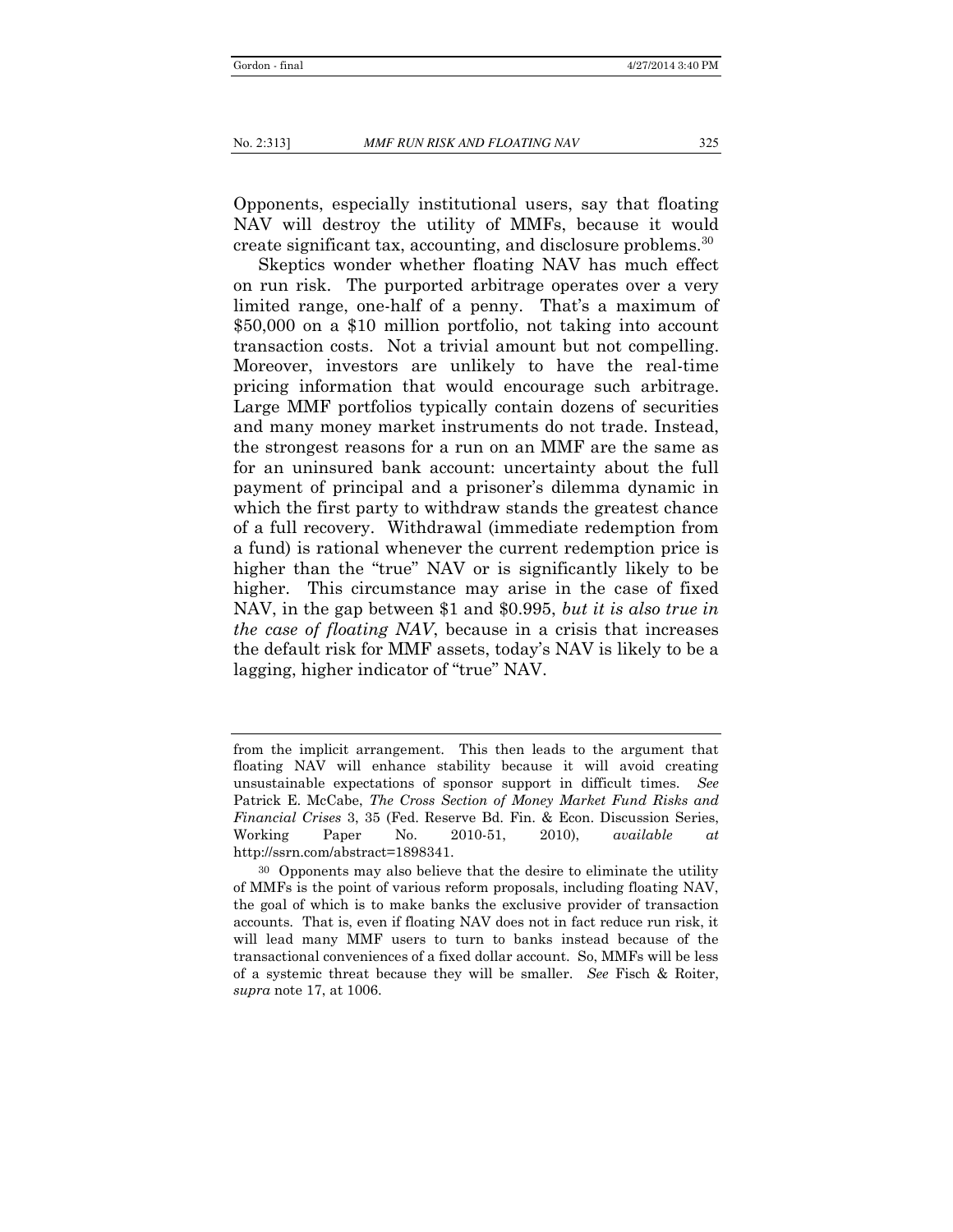To unpack this point: money market assets are likely to present a highly correlated risk of default or loss of value because they mainly consist of short term credit issuances of financial firms and their affiliates.<sup>31</sup> Financial firms are often deeply linked to one another through various counterparty relationships; firms may "herd" in a way that produces similar business strategies. Both routes of systemic distress propagation mean that the failure of a significantly important financial firm is likely to lead to defaults, or the threat of default, on securities held by many MMFs. But since the short-term financial claims held by MMFs typically do not trade on secondary markets, asset prices will be relatively slow to adjust "stale" prices.32 Investors also know that redemption by *other* investors at today's higher stale price will further reduce tomorrow's

<sup>31</sup> As of May 31, 2012, at least 80% of the non-governmental assets of prime MMFs were short-term claims on large banks; most of these assets were claims on large foreign banks. *See Perspectives on Money Market Mutual Fund Reforms: Hearing Before S. Comm. on Banking, Housing, and Urban Affairs*, 112th Cong. 126 ex. 1 (2012) (testimony of David Scharfstein, Edmund Cogswell Converse Professor of Finance and Banking, Harvard Business School) [hereinafter *Scharfstein Testimony*] (relying on Crane Data). *See also* HENRY SHILLING, MOODY'S INVESTORS SERV., MONEY MARKET FUNDS 2010 REVIEW AND 2011 OUTLOOK 1–2 (2011) (estimating that more than two-thirds of assets of prime MMFs and tax free MMFs are directly or indirectly exposed to banks). A secular trend to this effect can be established by analyzing the Federal Reserve Board's Commercial Paper Release (financial v. non-financial categorization) in conjunction with Flow of Funds data on commercial paper held by MMFs. *See infra* Chart B.

<sup>32</sup> *See* Dan Covitz & Chris Downing, *Liquidity or Credit Risk? The Determinants of Very Short-Term Corporate Yield Spreads*, 62 J. FIN. 2303, 2305 (2007); Duygan-Bump et al., *supra* note 9, at 720. A recent SEC staff study underscores the liquidity costs of a crisis. The buy-sell spread on even the highest quality prime securities significantly widened, to approximately fifty-one basis points, which indicates the expectation of lagging prices. *See* SEC DIV. OF ECON. & RISK ANALYSIS, LIQUIDITY COST DURING CRISIS PERIODS (2014), *available at* http://www.sec.gov/comments/s7-03-13/s70313-321.pdf.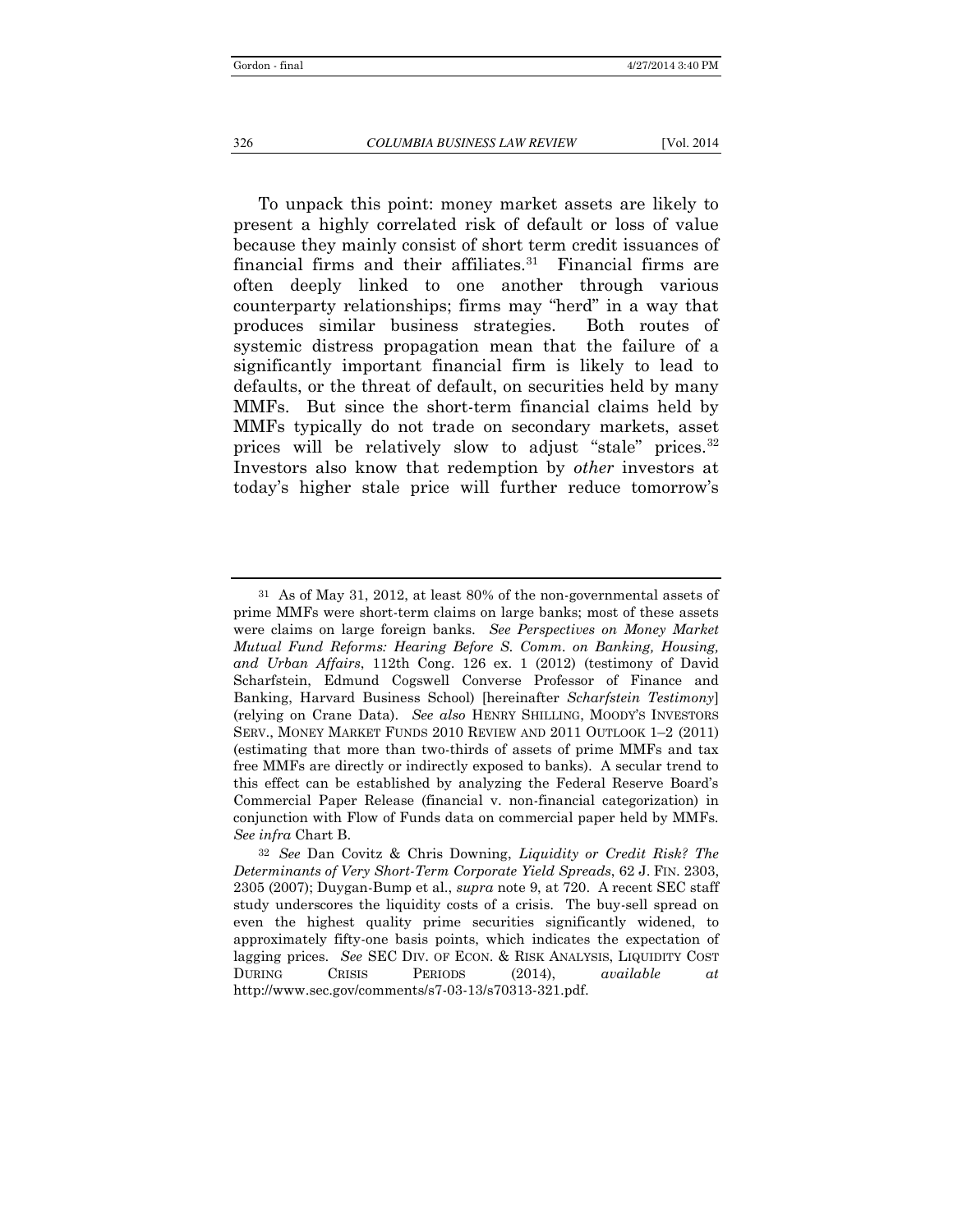NAV.33 Investors will therefore run even without a buck to break.

In short, the circumstance that produces genuine concern that the fund may break the buck and therefore will trigger a run on a fixed NAV fund will also produce strong concern that MMF assets will generally decline in value, which is sufficient to trigger a run on a floating NAV fund. Floating NAV run risk is a combination of two factors: a correlated expected decline in asset values and "stale pricing."34 Thus, an investor in a floating NAV fund will have powerful incentives to exit ahead of an advancing wave.<sup>35</sup>

34 Fixed NAV fund prices at a time of systemic distress are stale as a result of regulatory structure––the gap between \$1.00 and actual or "shadow" NAV. Floating NAV fund prices in similar circumstances will be stale because of the structure of the relevant asset markets.

<sup>33</sup> This is because there are proportionately fewer investors to bear the losses in a now-smaller pool of assets. *See* Qi Chen et al., *Payoff Complementarities and Financial Fragility: Evidence from Mutual Fund Outflows*, 97 J. FIN. ECON. 239, 240 (2010) (stating that "[b]ecause mutual funds conduct most of the resulting trades after the day of redemption, most of the costs are not reflected in the NAV paid out to redeeming investors, but rather are borne by the remaining investors. This leads to strategic complementarities—the expectation that other investors will withdraw their money reduces the expected return from staying in the fund and increases the incentive for each individual investor to withdraw as well—and amplies the damage to the fund."). In other words, where actual NAV is below realized NAV, each redemption increases the losses for remaining investors, because the embedded loss is distributed across a smaller investor base. This is easiest to see in the case of a fixed NAV fund, where the \$1.00 redemption amount may be greater than the "shadow" NAV. But the same problem arises for a floating NAV fund because of the stale pricing problem.

<sup>35</sup> Consider the example in the President's Working Group Report as to how fixed NAV may induce a run. *See* PRESIDENT'S WORKING GROUP REPORT, *supra* note 18, at 19–20. First, there is a default on a portfolio security, which leads to a meaningful reduction in Fund Alpha's actual NAV. Investors in Alpha redeem to arbitrage the difference between the \$1.00 fixed NAV and the actual NAV; this may lead to wide-scale redemptions and quick sales by Alpha of fund assets to raise cash to meet redemption requests, in other words, a run. But what produces contagion from the run on Alpha to other MMFs is the correlation risk between the defaulting security and many other money market instruments. First,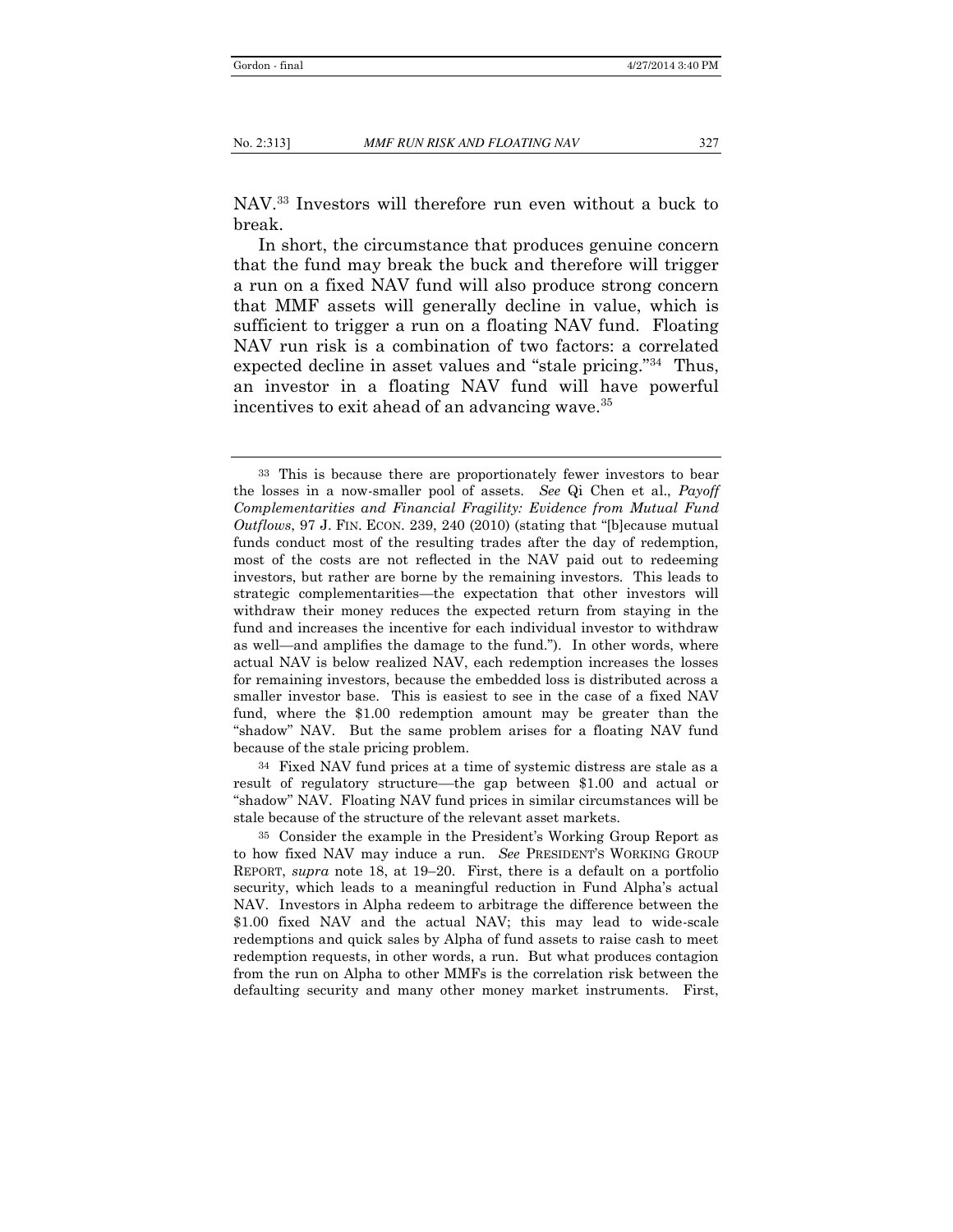Similarly, utilizing floating NAV as a means to desensitize investors to fluctuating MMF valuations seems to misperceive what drives a systemic MMF run: it is not the breaking of the buck at any particular fund, but rather a high-enough probability that the underlying portfolio event(s) that produced a break will correlate across MMFs generally.36 The prior instance of buck-breaking—the Community Bankers Mutual Fund in 1994—provides an instructive example.<sup>37</sup> The fund broke the buck because of

36 Professors Fisch and Roiter argue that the main reason for MMF run risk is not investors' fear of loss on MMF portfolios but rather lost liquidity because of uncertain consequences should a fund break the buck. Their solution is either conversion of the fund to floating NAV (meaning immediate loss realization for investors reflected in NAV), or, for liquidating funds, in effect, a partial suspension of convertibility. Specifically, investors would be able to redeem part of their investment, pending a final winding up of a fund. *See* Fisch & Roiter, *supra* note 17, at 1045–47. Another way to frame the Fisch & Roiter point is to say that fixed NAV adds a distinct vector of run pressure. This pressure is not found in floating NAV funds because breaking the buck triggers a liquidation that deprives investors of liquidity for a substantial period, even if the ultimate losses are relatively small. The liquidity costs of a fixed NAV fund's breaking the buck are addressed in detail in Patrick E. McCabe et al., *The Minimum Balance at Risk: A Proposal to Mitigate the Systemic Risks Posed by Money Market Funds* 12, 31 (Fed. Reserve Bd. Fin. & Econ. Discussion Series, Working Paper No. 2012-47, 2012), *available at* http://www.federalreserve.gov/pubs/feds/2012/201247/ 201247pap.pdf. Such liquidity risk seems secondary to the underlying correlated solvency risks that are fundamental to a systemic run, although streamlining of the liquidation process to reduce the liquidity costs seems highly desirable.

37 *See* John E. Backlund, Securities Act Release No. 7626, Investment Company Act Release No. 23639, Investment Advisers Act Release No. 1783, 1999 WL 8164 (Jan. 11, 1999) (enforcement action brought subsequent to fund's breaking the buck). A Federal Reserve policy change

such correlation may produce a fire sale valuation externality (meaning: the depressed asset valuations from Alpha's sales may force other firms to report lower NAV). Second, investors may also come to believe that similar securities will also default, and they will want to redeem before realization of such losses. But note: correlated default risk will produce a run even without fixed NAV. The default of a money market security may lead investors at other funds to run not because they are trying to arbitrage a gap but because they want to avoid the realization of loss.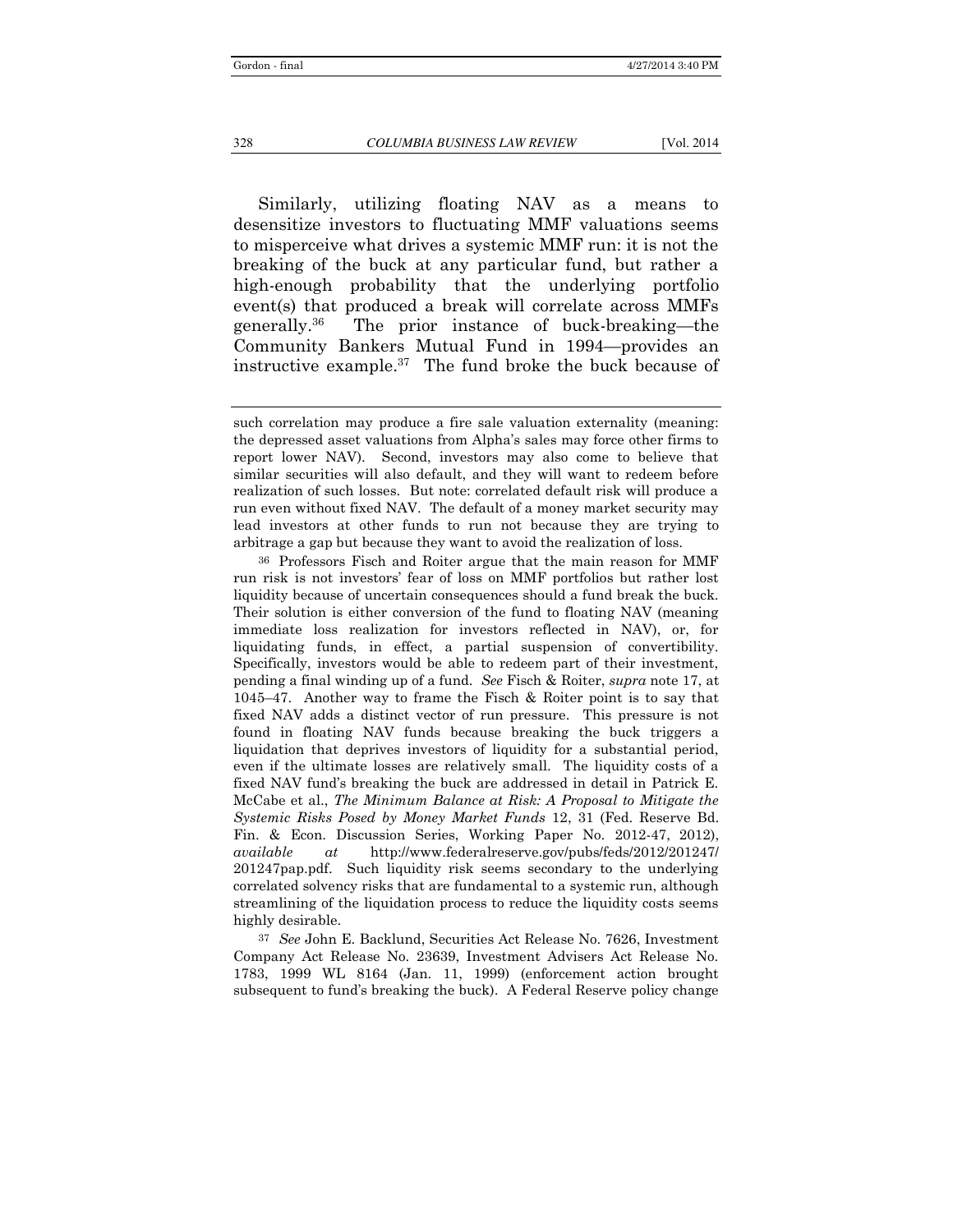valuation changes in a portfolio "unsuitably" concentrated (27%) in interest-rate sensitive structured notes. The fund was small (only \$130 million), its portfolio concentration violated the SEC rule, and the securities did not default. The fund's idiosyncratic investment strategy (and small size) meant that the industry did not suffer a run.<sup>38</sup> By contrast, the Reserve Primary Fund (\$60 billion) held defaulted-upon securities of a large financial firm (Lehman) at a time of (1) high concentration of MMF assets in the financial sector and (2) increasing and correlated instability among financial firms.<sup>39</sup> In other words, it appears that the correlation of possible portfolio losses rather than the "focal point" effect of a buck-breaking was the main driver of the MMF run. These portfolio losses can arise not only through defaults but also through fire sale prices on non-faulted assets as funds scramble to meet redemption requests.<sup>40</sup>

The point is this: unless floating NAV significantly reduces run risk relative to fixed NAV, it will not produce systemic stability. Instead, one of the other proposals on offer becomes necessary. Since the Fed has shown no desire to become lender of last resort to MMFs, loss-absorbing capital becomes the obvious alternative.<sup>41</sup>

that abruptly raised short-term interest rates reduced the valuation of money fund instruments generally.

<sup>38</sup> An additional factor in avoiding a run was that money market fund sponsors stepped up to provide support to forty-three of the 963 thenregistered MMFs. *See* 2013 SEC MMF Reform Proposal, *supra* note 19, at 36,834, 36,840 tbl.1.

<sup>39</sup> *See infra* Charts A and C.

<sup>40</sup> Economists sometimes refer to this as a "cash in the market" problem. Even if investors believe that particular assets are undervalued at today's price, they will postpone buying if they also believe that tomorrow's price will be even lower.

<sup>41</sup> The industry apparently prefers the status quo. That would be roughly the result of adopting the SEC's proposal of optional liquidity fees and gates for fixed NAV funds. Investors have historically relied on sponsors' implicit guarantees of MMF solvency. The SEC proposal would invite investors to rely upon sponsors' implicit guarantees of MMF liquidity. *See infra* text accompanying notes 95–96. Against the argument that a financial institution that engages in liquidity transformation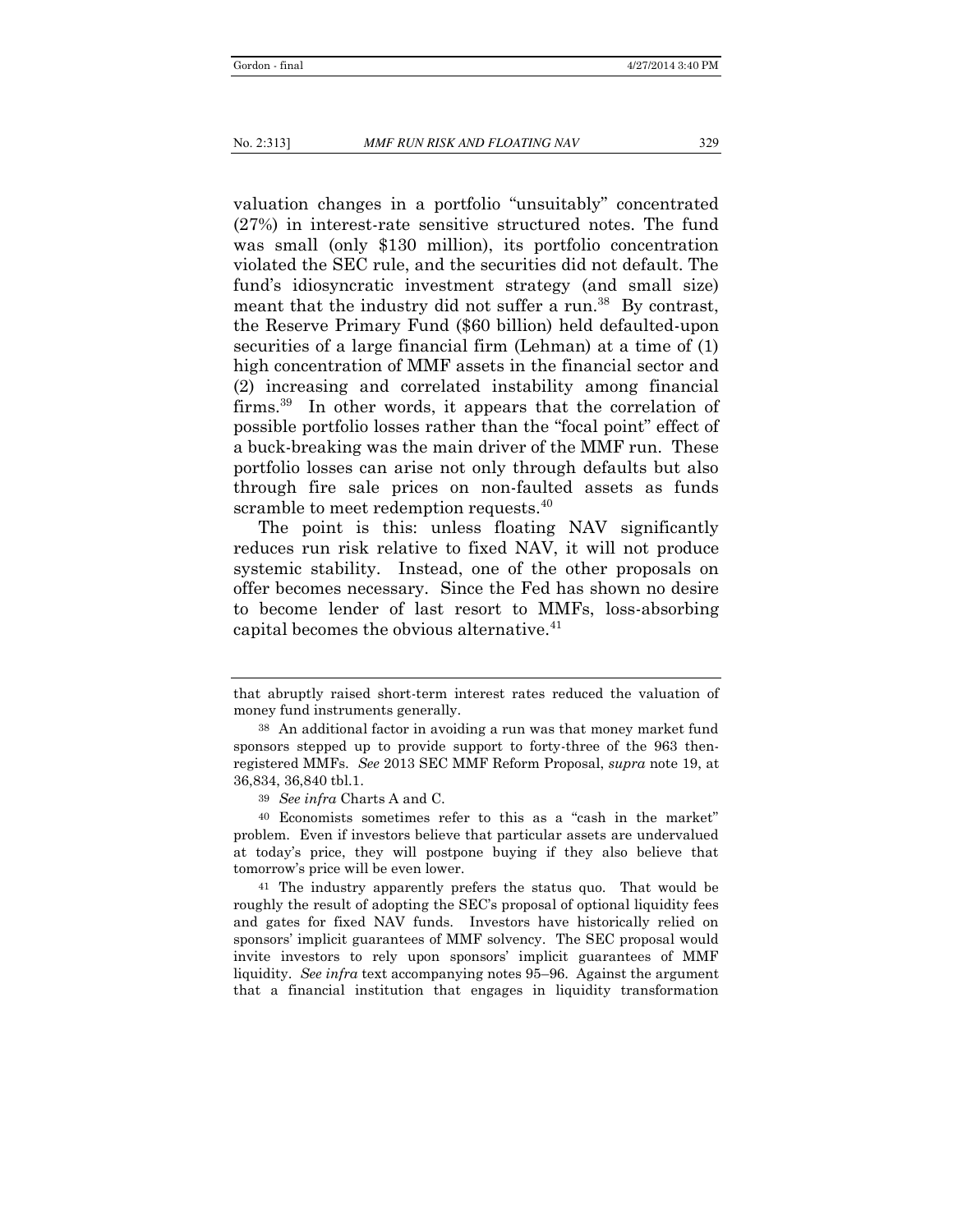This Article takes advantage of a natural experiment presented by European money market funds to provide empirical evidence on that run-risk question. Although all U.S. MMFs are fixed NAV funds, money market funds offered in Europe come in both "stable NAV" and "accumulating NAV" varieties. A "stable NAV" fund is equivalent to the "fixed" U.S. counterpart. An "accumulating" fund does not maintain fixed NAV and, while it does not fully "float," it does offer a useful proxy for the effects of a "floating NAV" fund. We examined the performance of these European MMFs during Lehman week to test the factors that contributed to run propensity. Although virtually all funds experienced a significant run, the only internal factor that consistently predicted extra run propensity in our various models was ex ante risk, proxied by reported yield before Lehman week. By contrast, the difference in run propensity between stable and

without the backing of a creditworthy insurer, a lender of last resort, or loss-absorbing capital will present a systemic hazard, the industry response appears to be that, like it or not, the Federal Reserve will be obliged to support MMFs during a financial crisis. *See* Letter from John D. Hawke, Arnold & Porter LLP (on behalf of Federated Investors), to Hon. Mary L. Schapiro, Chairman, SEC (Aug. 17, 2012), *available at* http://www.sec.gov/comments/s7-03-13/s70313-107.pdf (listing "the Federal Reserve's authority and responsibility to provide liquidity to the markets" as first alternative to further SEC rule-making). For a discussion of the way in which such Federal Reserve action would entail a subsidy to the industry, see the discussion of the mechanics of the AMLF *supra* note 9 and accompanying text.

There are many variants of loss-absorbing capital. One proposal is for the sale of bundled Class A/Class B units offered by one of the authors of this paper in August 2011. Another is proposal by the Federal Reserve staff calling for a "Minimum Balance at Risk" Requirement that similarly envisions a hold-back for a period of time of a certain percentage of the investor's deposit into the fund, with an additional subordination requirement for early-redeeming investors in the event of the fund's liquidation. *Compare* Jeffrey N. Gordon, *Comment on Money Market Funds for SEC* (Columbia Law & Econ. Working Paper No. 425, 2011), *available at* http://ssrn.com/abstract=2133588, *with* Patrick McCabe et al., *supra* note 36. The FSOC Proposed Recommendations included a Minimum Balance at Risk proposal, *supra* note 25, at 69,469.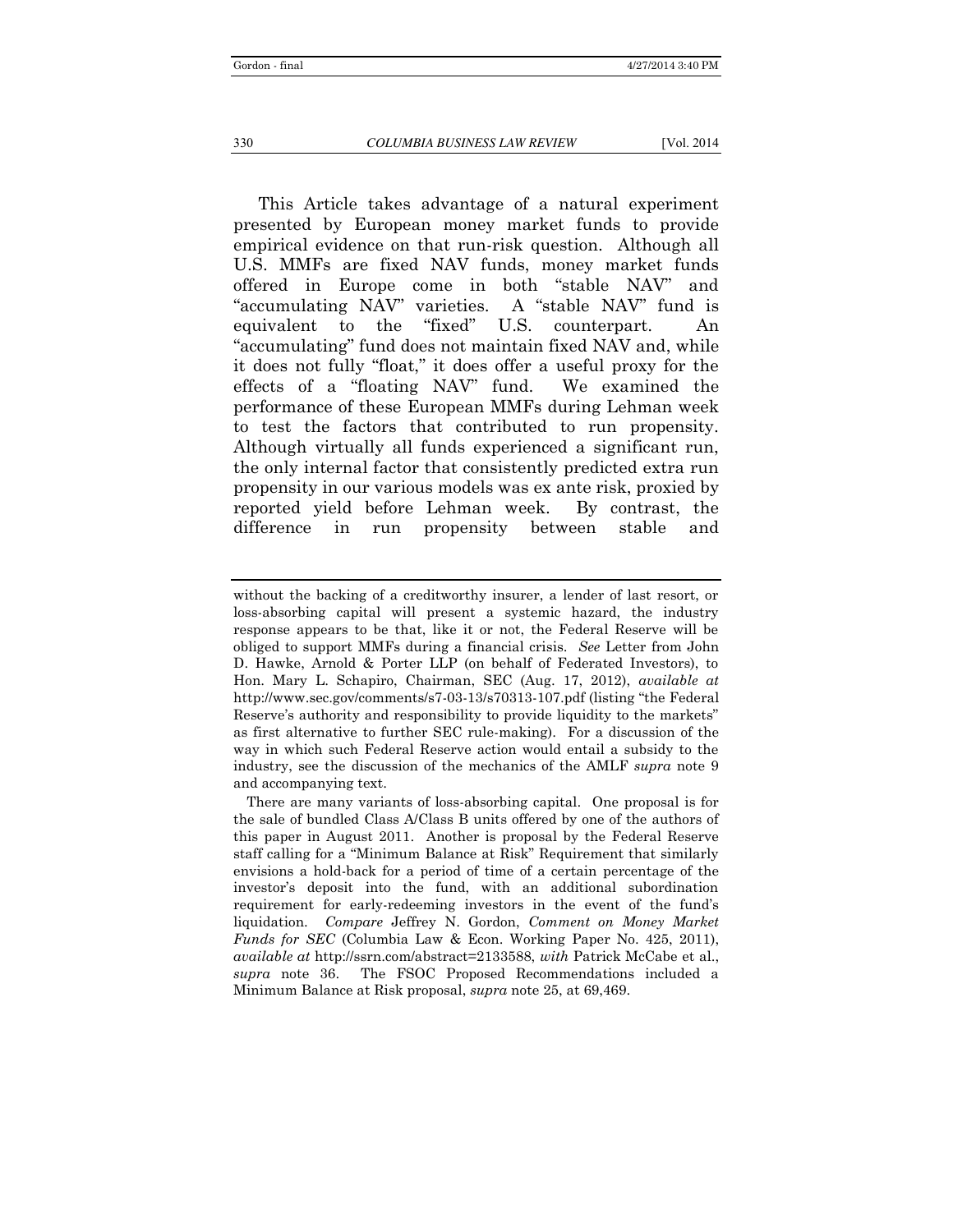accumulating NAV funds was not economically or statistically significant. Focusing in particular on U.S. dollar ("USD") funds that provide the best institutional comparison, our point estimate is that a 1% increase in yield (e.g., from 2.00% to 2.02%) was associated with approximately a 0.6% decrease in fund assets (e.g., from \$100 million to \$99.4 million). Over the approximately 1.8% yield range of the USD European MMFs ("EMMFs"), this suggests that the highest-yielding funds on average should have experienced asset contractions approximately 24% greater than the lowest-yielding funds. To repeat, none of the contraction was explained by the difference between stable and accumulating NAV, indicating that NAV "fixedness" did not contribute to the run.<sup>42</sup>

We also examine the performance of a subsample of USD funds held out as following the portfolio constraints of SEC Rule 2a-7, which makes for an even tighter comparison than the full universe of USD EMMFs. Ex ante risk was more strongly correlated with run risk during Lehman week for this group of funds. Our point estimate is that a one% increase in yield would explain an asset decrease of 2.85%. Among these funds, the reported yield varied from 2.12% to 2.72%, which meant that the highest yielding funds should have experienced asset contraction loss of 31% more than the lowest yielding funds. The difference between stable NAV and accumulating NAV funds was, once again, insignificant.

In a sense, these results should not be surprising. Although in theory a bank run can be triggered by an event uncorrelated with solvency risk ("sunspots"), the usual

<sup>42</sup> On the debate as to whether bank runs are "panic-driven" or are "information-based," we find, "both." Of the 19% contraction in USD European prime MMFs, roughly 16% of that run is explained by firmspecific "information-based" factors in our models; the rest is driven by unobservables, probably meaning the external events. *Compare* Douglas W. Diamond & Philip H. Dybvig, *Bank Runs, Deposit Insurance, and Liquidity*, 91 J. POL. ECON. 401, 405–11 (1983), *with* Charles J. Jacklin & Sudipto Bhattacharya, *Distinguishing Panics and Information-Based Bank Runs: Welfare and Policy Implications*, 96 J. POL. ECON. 568, 570–89 (1988).